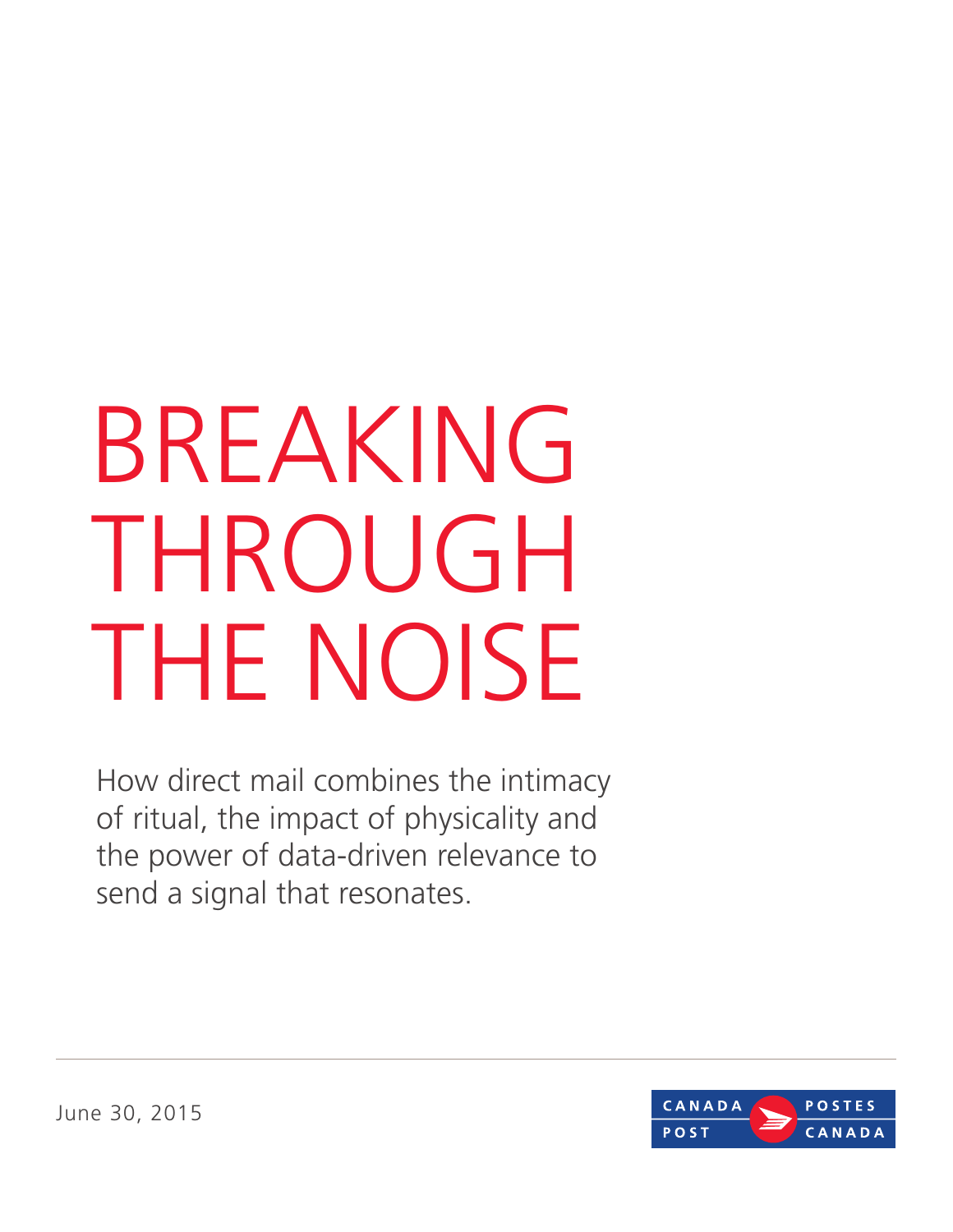# ABSTRACT

## It's noisy out there, and every brand vying for consumer attention knows it.

To understand how direct mail can help them break through this noise, Canada Post commissioned a major ethnographic study that explored how it factors into the lives of today's consumers and thereby influences the purchase journey.

Through this study, and reinforced by a series of additional Canadian consumer surveys and global research into the topic, they found that by combining the intimacy of ritual, the impact of physicality and the power of data-driven relevance, direct mail can mean the difference between contributing to the noise and breaking through it. It helps brands stand out (consumers are far more likely to notice, open and read it); trigger emotional responses (consumers tend to experience it in a mindset that makes them more open to inspiration from brands); generate a lasting effect (consumers often keep it, display it in highly visible areas of the home and share it with others); and, perhaps most importantly, influence consumer behaviour (consumers are more likely to action it than digital advertising).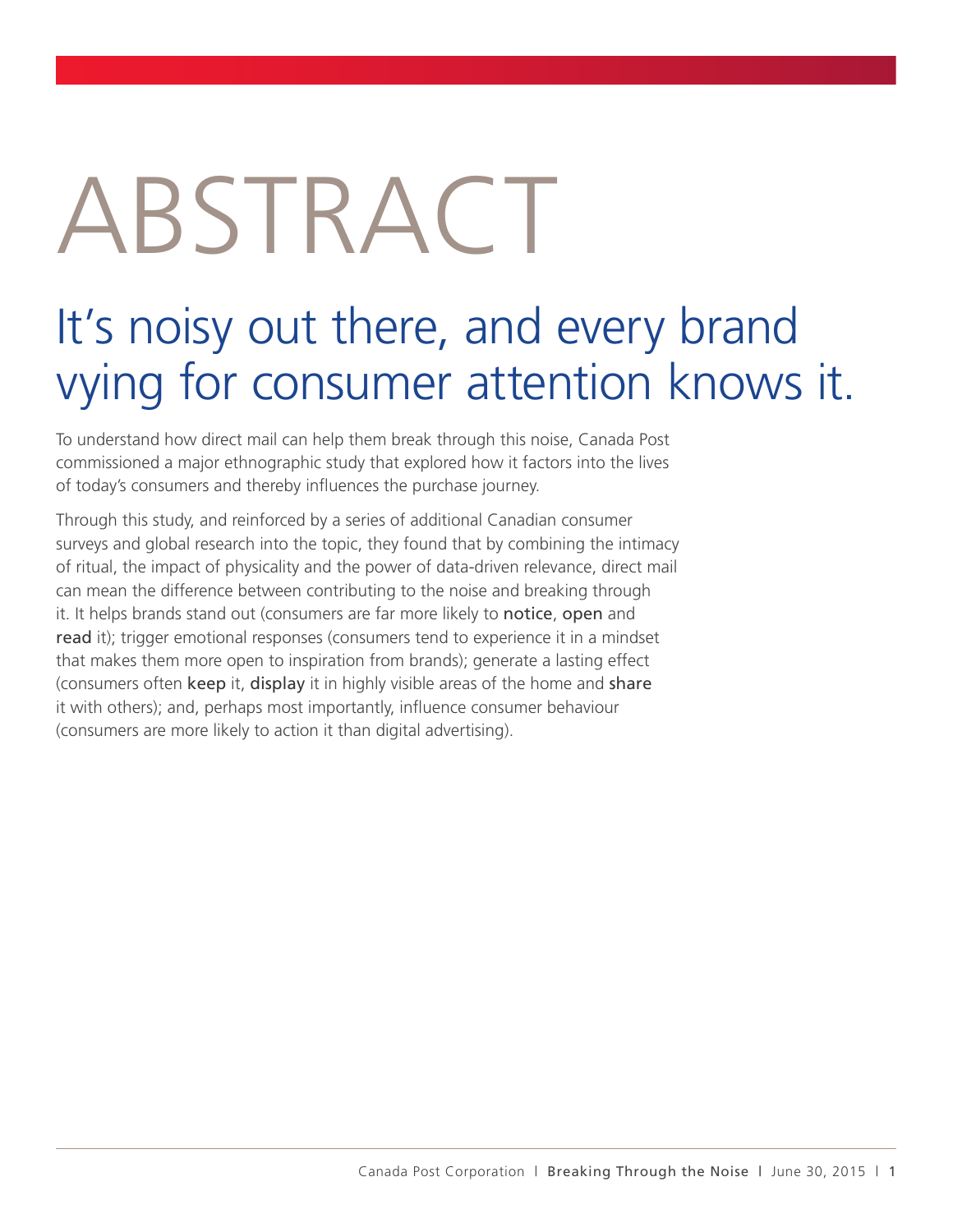# INTRODUCTION

#### The average consumer's attention span is 8 seconds.

In 2000, it was 12 seconds. To put this in context, the average attention span of a goldfish is 9 seconds.1

So, what's compressing consumer attention? Content overload, and the constant noise that comes with it.

The volume of content that consumers are exposed to, and the pace at which they're consuming it, has never been greater. In fact, 90% of the world's data has been generated in the last two years alone.<sup>2</sup>

The only way for brands to break through this noise is to differentiate. This means they need to know *(really know)* their customers, and serve them experiences that are unique, personally relevant, meaningful and memorable.

In the quest for differentiation, can the channel in which a message is delivered mean the difference between adding to the noise and rising above it? Canada Post wanted to find out. So they partnered with leading market research consultancy Phase 5 on a two-part, Canada-wide ethnographic research project that explored how physical and digital mail factor into the lives of consumers – and how the visibility, longevity and overall impact of each channel compares to one another.

Through this paper, Canada Post details the findings of this research – as well as a series of additional Canadian consumer surveys and global research into the topic – and explores their implications for customer relationships, brand value and sales.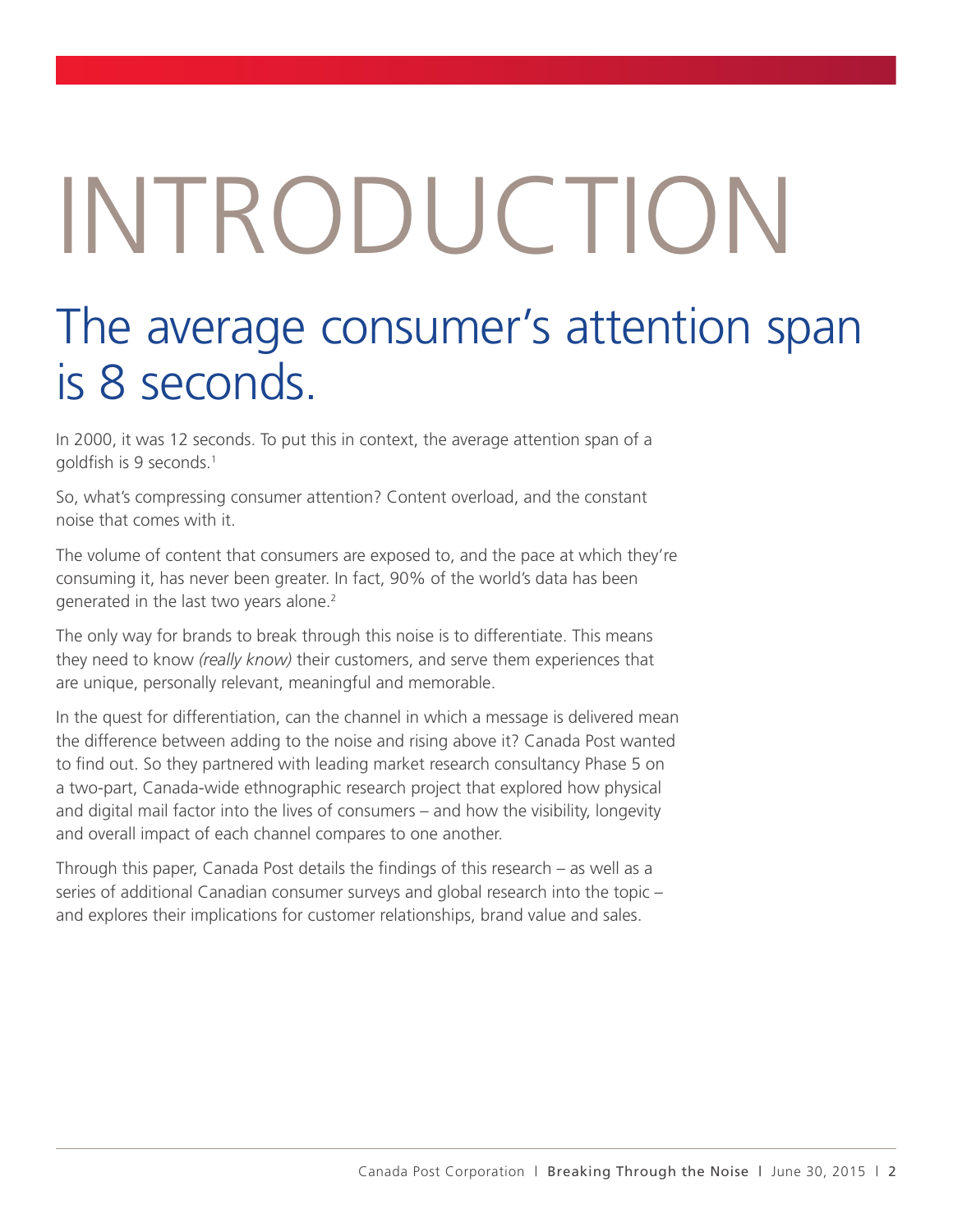# METHODOLOGY

### The findings in this paper were drawn primarily from a qualitative, Canada-wide

ethnographic study commissioned by Canada Post and conducted by market research consultancy Phase 5.

This foundational study inspired an in-depth review of related secondary research focused on consumer attitudes towards and responses to direct mail – including, but not limited to, various Canada Post-commissioned consumer surveys, Canadian consumer insights from independent market research companies, and direct mail studies from postal agencies around the globe. Qualitative and quantitative findings from this body of research are referenced throughout this paper.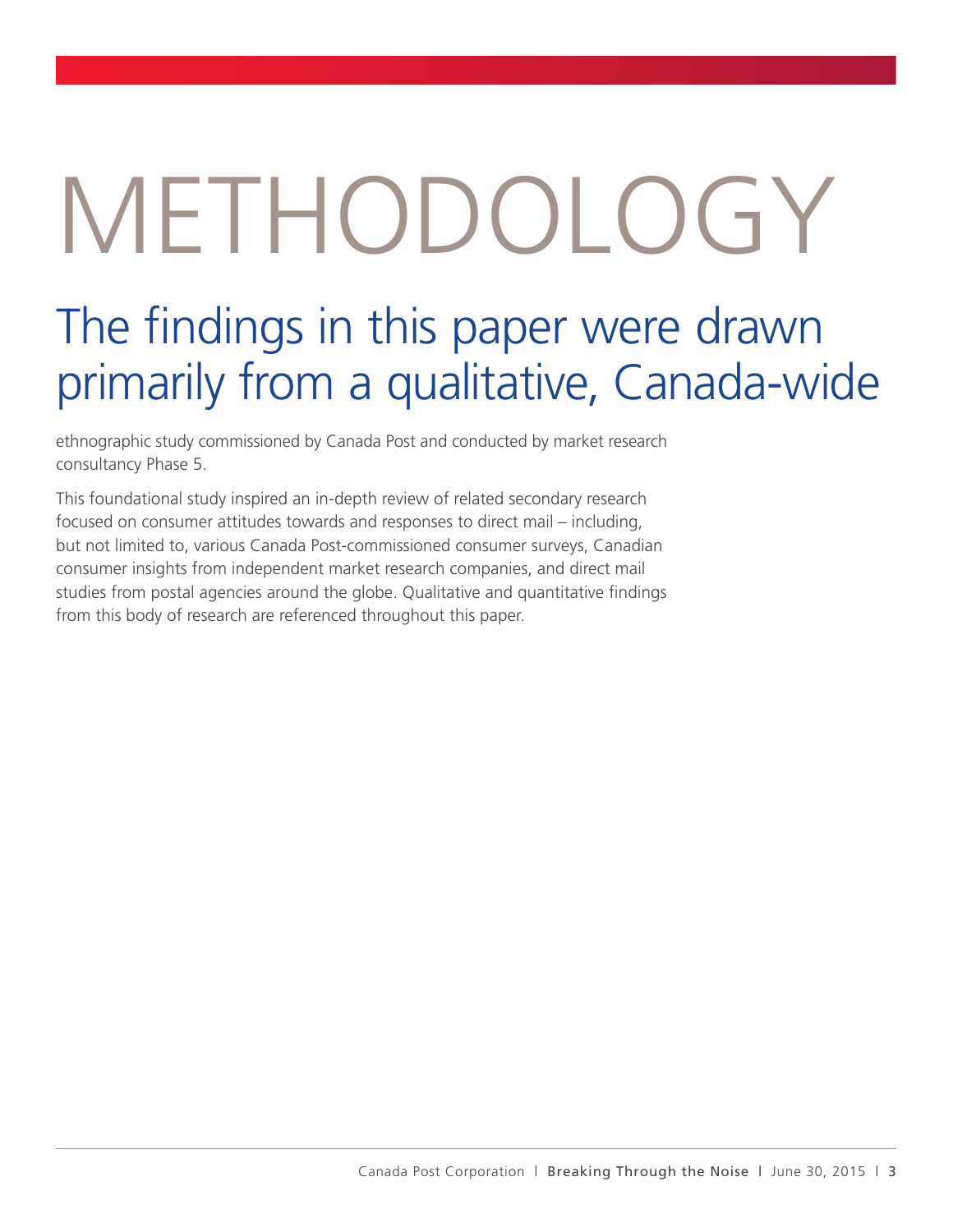# What is ethnographic research?

Ethnographic research is an observational research methodology for learning about human cultures that originated in anthropology. Rather than ask specific, highly practical questions, ethnographers observe their subjects in an open, non-directed way. They focus on both the "what" that happens (behaviour) and the "why" that underpins it (context).

# Ethnography use cases

Arnie Guha, Ph.D., Phase 5 Partner-in-Charge and recognized user experience expert, notes that ethnography is becoming a hot topic in the marketing community lately. "We've been doing a lot of this research for Tier 1 banks through some of the world's largest retail chains and media organizations," he says. "One of the reasons for this is that organizations are recognizing the need to more fully understand their customer journey – where their organization lies in the overall flow of their customers' lives, what types of interactions their customers have with them, which of their customers' needs are being fulfilled or unfulfilled, and so on." Guha adds that in business, this insight is used to inform everything from process improvements to product innovation, marketing and long-term strategy development.

Canada Post chose this research approach because they wanted a thorough view of the mail journey – the way consumers behave towards it, the attitudes and emotions they associate with it, and the context in which they interact with it  $-$  in order to understand what this mode of customer communication means for brands.

#### Ethnographic research

is an observational research methodology for learning about human cultures that originated in anthropology.

#### Anthropology

is the study of humans.

A customer journey is the total experience that a customer has with an organization, from initial point of contact through to post-purchase.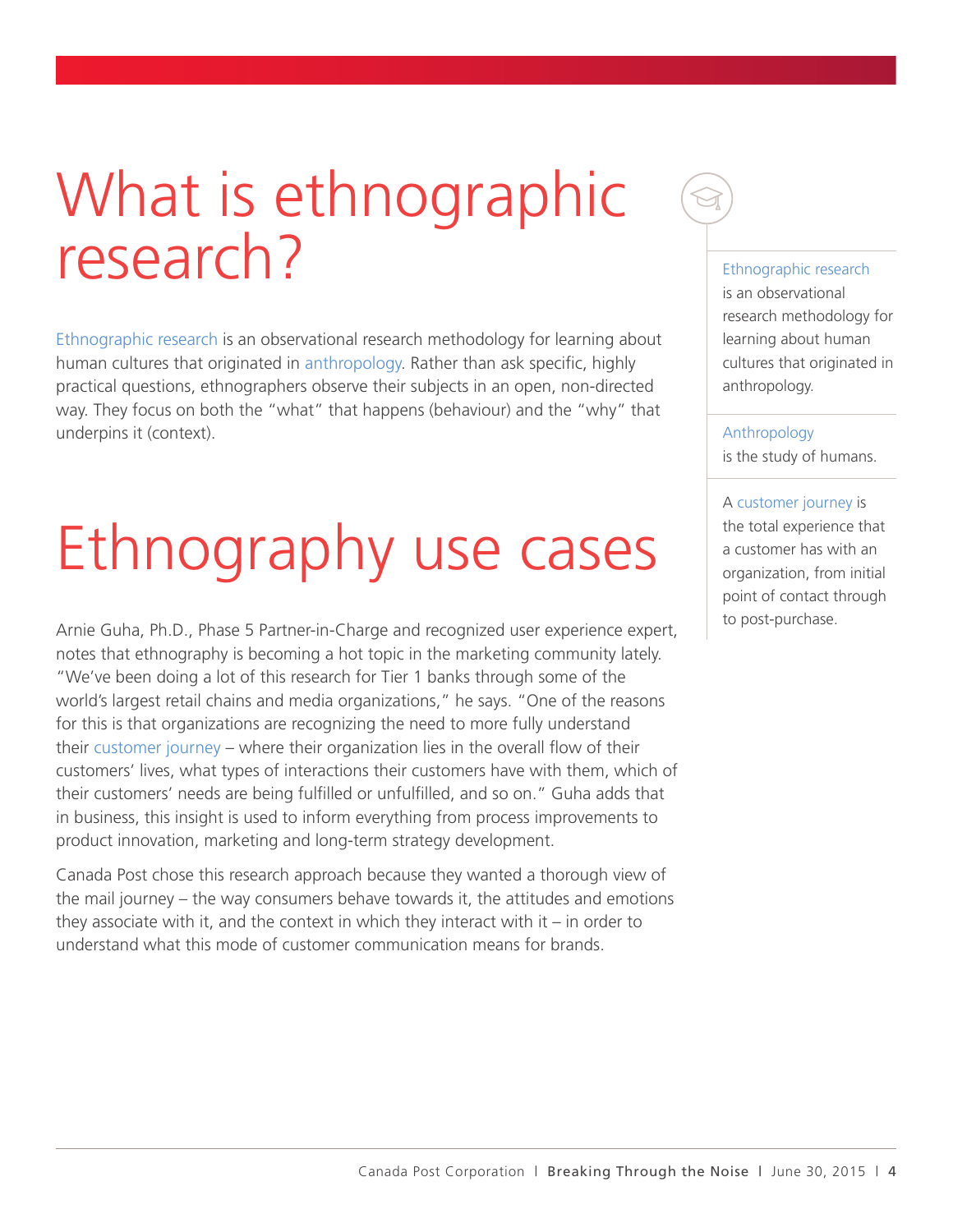# Research approach

Through this ethnographic research project, Canada Post and Phase 5 examined the consumer's mail management experience across physical mail, email and social media (Facebook), with a primary focus on promotional messages. This study was conducted in two stages:

#### 1. In-person observation of mail management rituals and habits

The physical and digital mail sorting behaviour of participants was observed via eye tracking. Eye tracking tests seek to understand how people interact with stimuli by measuring the gaze and movement of their eyes using a small, specialized camera. These tests were used to devise the hypotheses upon which the second part of the study was framed.

#### 2. Semi-structured online forum with diary entries

Subjects participated in a two-week semi-structured online forum with diary entries, where they shared their responses to, behaviour around and attitudes towards physical and digital mail. This was followed by a one-week re-convened online forum to validate experience maps and other findings.



#### Eye tracking tests

measure the gaze and movement of the eyes using a small, specialized camera.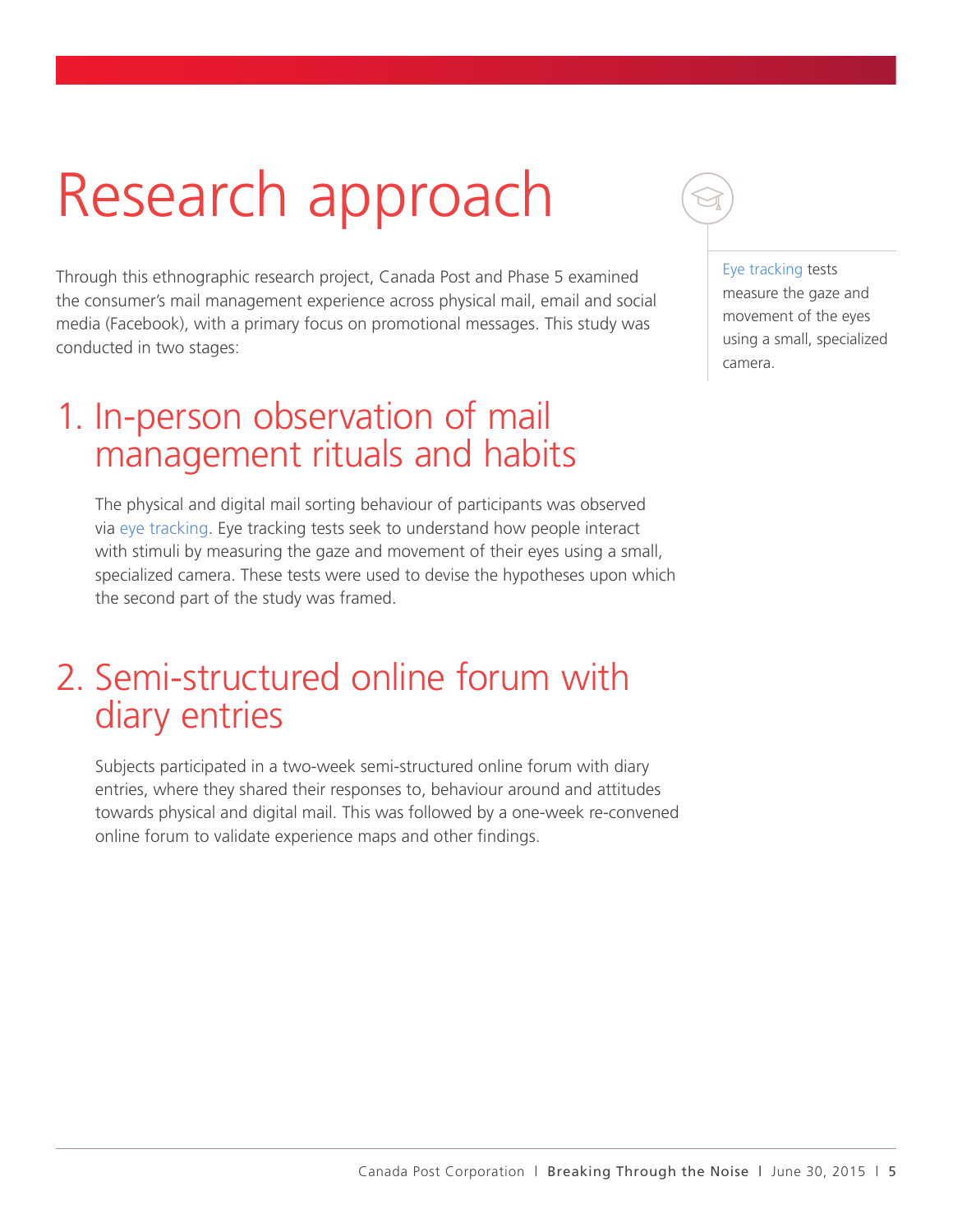The ethnographic study included six audiences of interest:

#### Three representing mail delivery types

#### Three representing different age groups

Home delivery Millennials (ages 20–34)

Apartment/condo delivery **Generation Xers (ages 35–49)** 

Community mailboxes Baby Boomers (ages 50+)

When recruiting, the researchers ensured a mixture in terms of volume of mail, employment, household composition, education, income, language (English and French) and gender.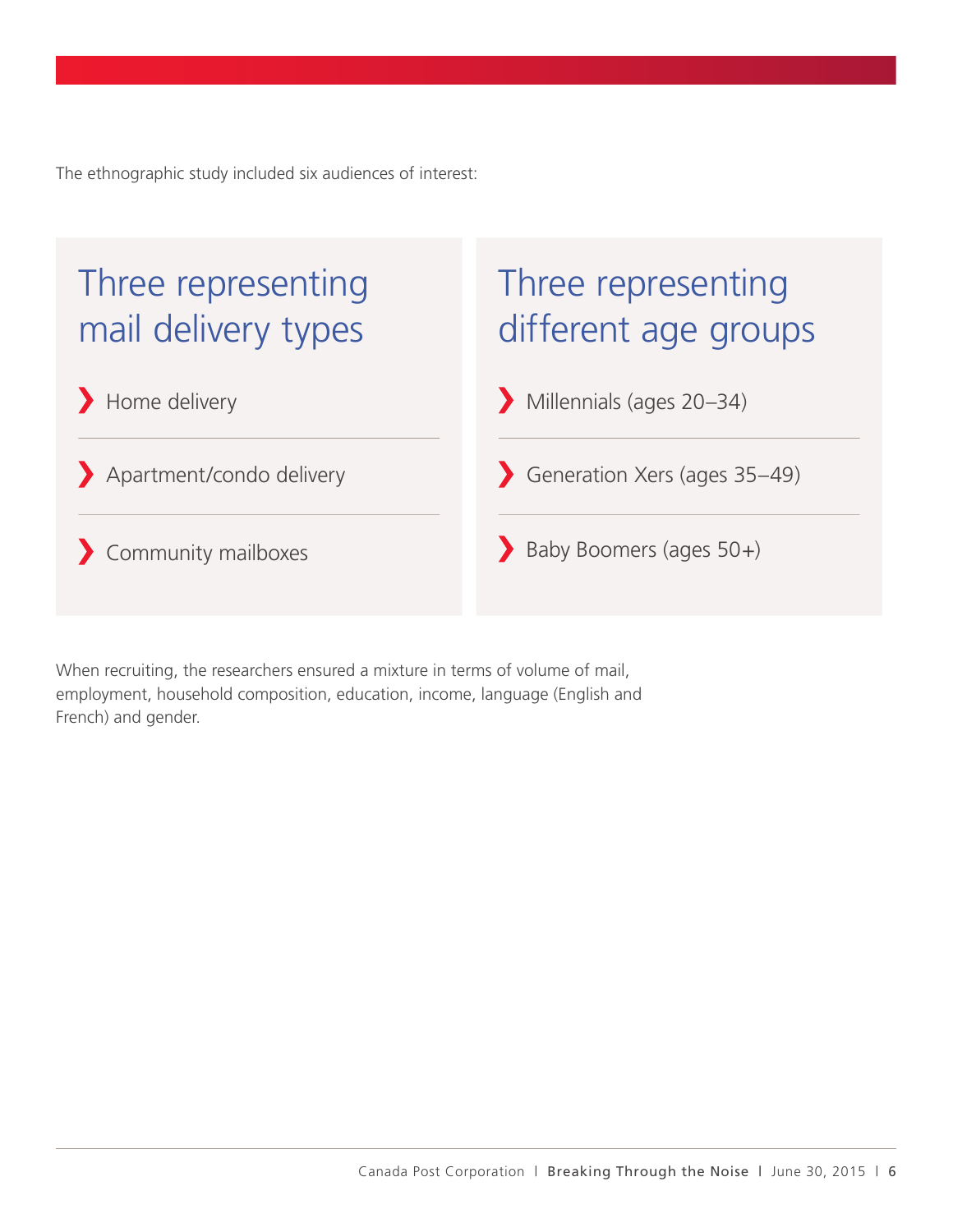# IDEA IN BRIEF

We live in a world of pervasive digital interactions – a world so awash in noise that the average consumer's attention has been compressed to just 8 seconds.

Consumers are absorbing content in a constant, fluid, channel-agnostic way, and brands vying for share of their limited attention spans have more competition than ever. To understand how direct mail can help them break through this noise, Canada Post commissioned a major ethnographic study that explored how it factors into the lives of today's consumers, examining its visibility, longevity and overall impact in relation to digital mail.

Through this study, and reinforced by a series of additional Canadian consumer surveys and global research into the topic, they found that by combining the intimacy of ritual, the impact of physicality and the power of data-driven relevance:

# Direct mail...

#### inspires

Inspires<br>
It's so engrained in life that consumers<br>
ritualize it. In the process, they imbue<br>
it with emotionally charged meaning It's so engrained in life that consumers ritualize it. In the process, they imbue it with emotionally charged meaning, making them more susceptible to inspiration from brands.

#### persists

3 4 Consumers keep mail, display it in highly visible areas of their homes, and even share it with others. This creates multiple opportunities for a brand to be seen and engaged with.

#### gets noticed

Consumers are far more likely to notice, open, read and enjoy mail than digital forms of advertising. They consider it less intrusive, more memorable, and the best way to make them feel valued.

persuades

Whether it's to drive a store visit or purchase, mail delivers a call-to-action that resonates.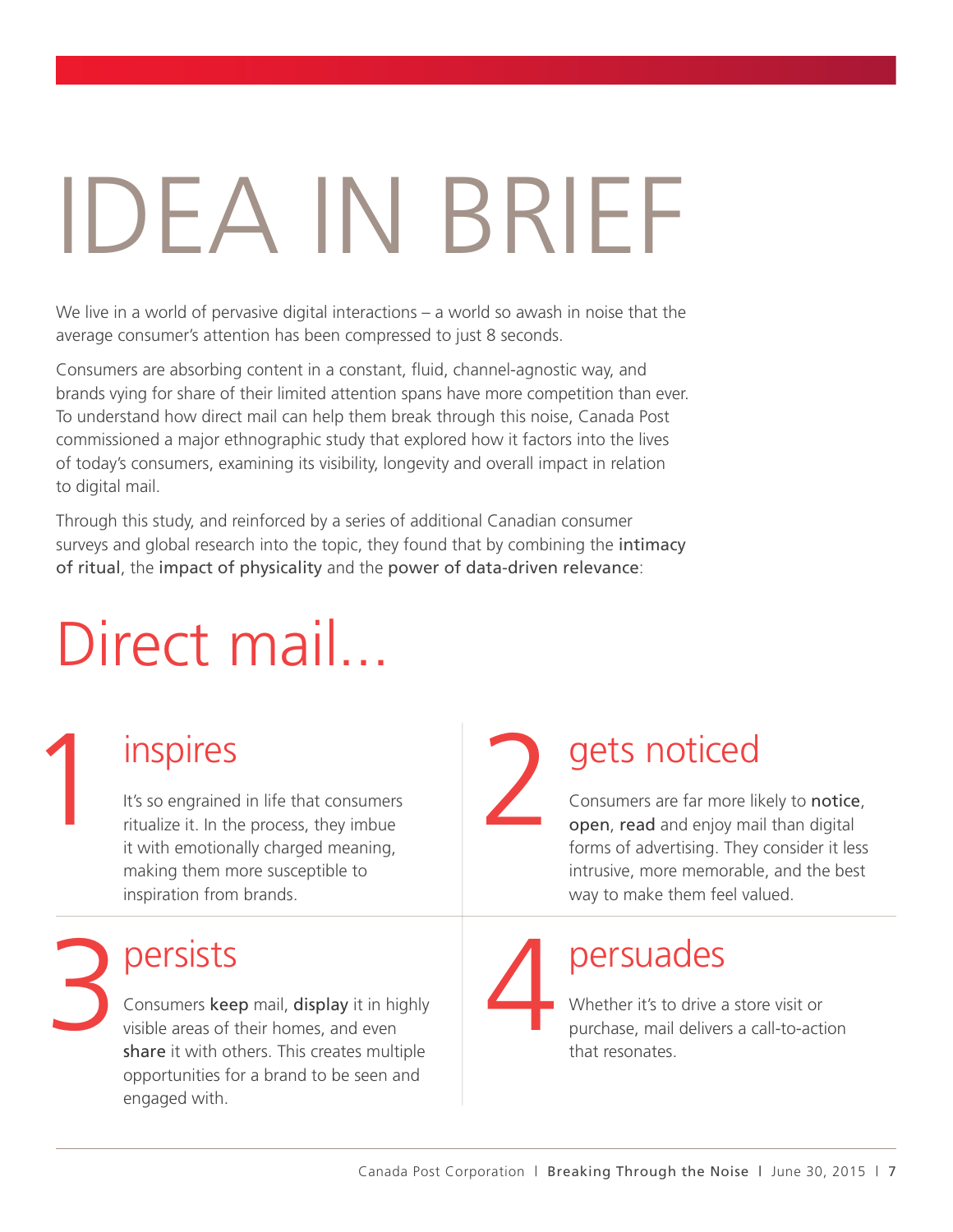# RESULTS

### Finding #1: Direct mail inspires

A routine is a sequence of actions regularly followed.

It's so engrained in life that that consumers ritualize it. In the process, they imbue it with emotionally charged meaning, making them more susceptible to inspiration from brands.

Dealing with mail is part of life's routine – a routine fixed in frequency and process, a routine so engrained and imbued with sentiment that it is often ritualized.

"When I sort through the mail I am curious to know what's inside as well as surprised when I see things I did not expect or offers that I did not know even existed."3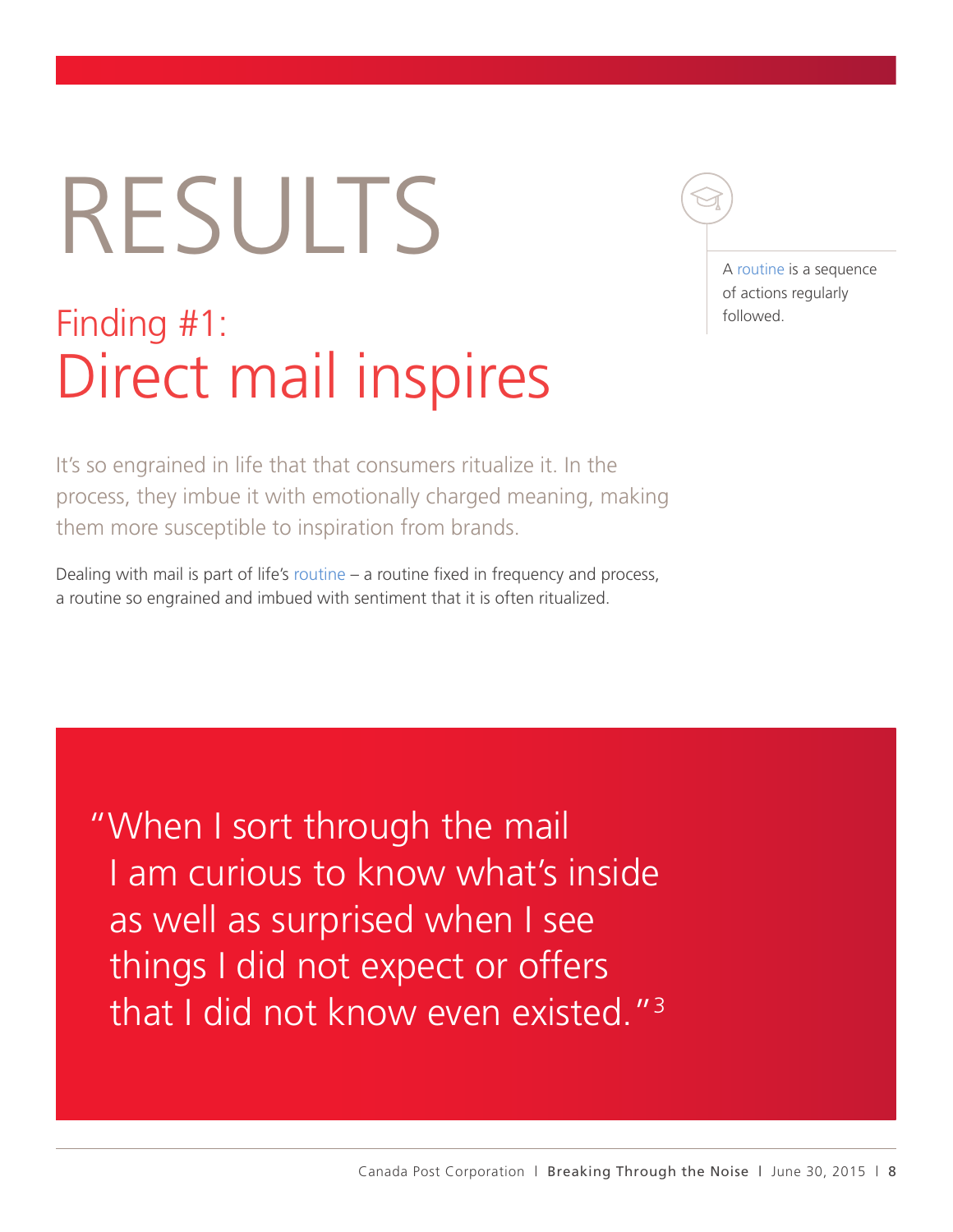#### Part of the "coming home" routine

For those with a major activity away from home, such as work or school, collecting the mail is part of the "coming home" routine. Consumers with door-to-door and apartment/condo delivery tend to collect it daily or every second day, while those with community mailboxes collect it daily or every few days. Mail that is considered interesting or important is sometimes read at the mailbox or on the way back from it, while the rest is carried into the home for a more detailed sort.

The mail sort takes between two to five minutes and tends to happen in the same part of the home each day – the kitchen, home office, living room or dining room. It can be accompanied by a range of associated activities, including listening to music, making dinner, talking with family members, watching TV or waiting for coffee to brew. Addressed mail is opened and read immediately, promotional mail is filtered for interest, and items that require a more detailed read are set aside for later.

Digital (email and Facebook) mail management behaviour, on the other hand, is less routine-oriented and more fluid, with those who receive a lot of messages (particularly the younger, more connected consumers) checking their accounts often throughout the day, in various locations, using multiple devices. As one consumer put it, "I can say that unless I am watching a movie, sitting at a meal or driving or something like that, I am likely to check for new emails at least a couple of times every hour."4 The triggers for digital mail checking are also varied – from notifications to having free time or experiencing boredom.

How long does it take to pick up the mail?

- Door-to-door delivery Less than one minute<sup>5</sup>
- Less than three minutes<sup>6</sup> Apartment/condo delivery
- **Up to five minutes**<sup>7</sup> > Community mailbox delivery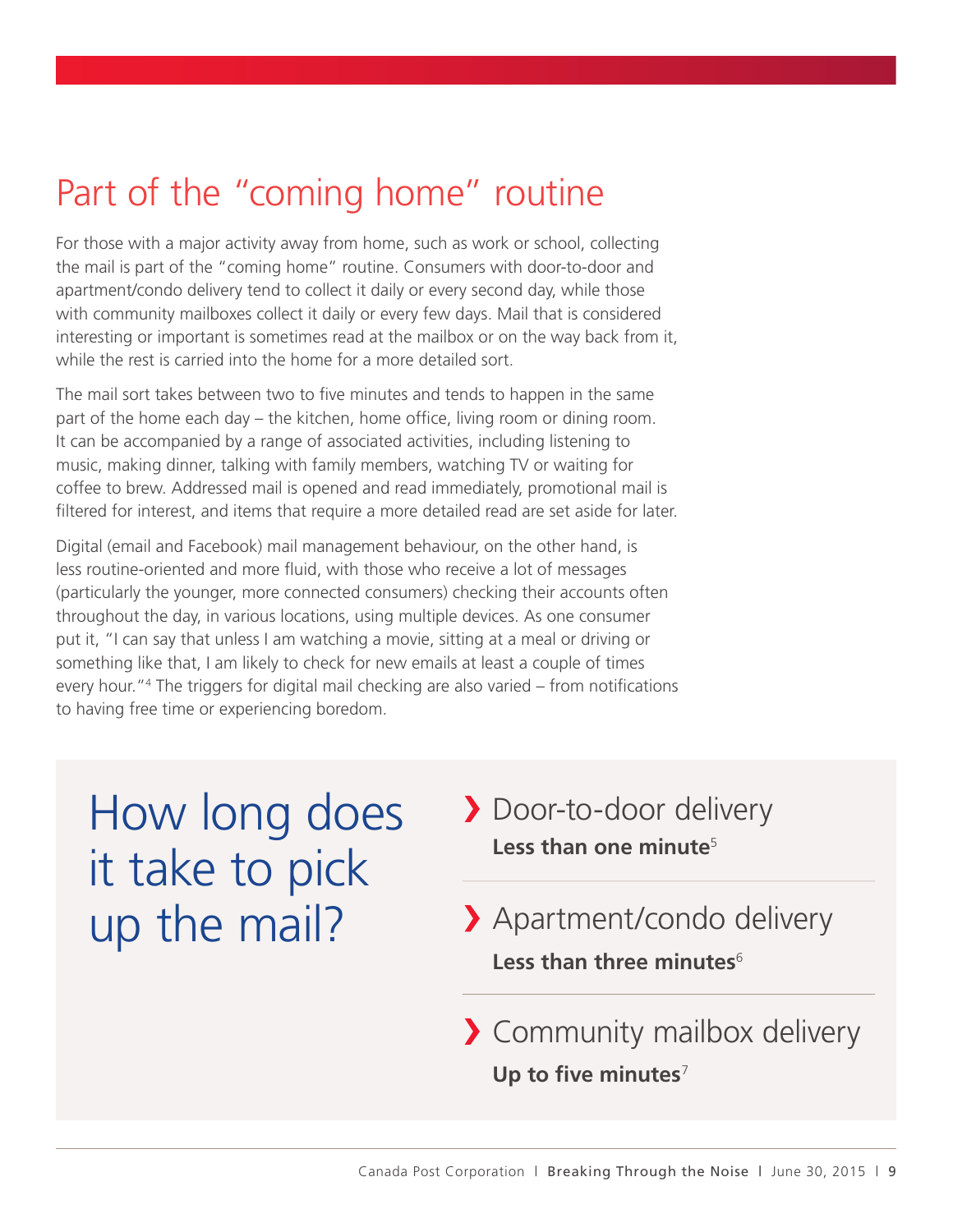#### From routine to ritual

Through deep ethnographic interviews, the researchers found that this routine is so entrenched in life that it is often ritualized by consumers. "A ritual is a routine that we bestow with significance," explains Guha. "For example, if I'm in the habit of sitting down with my flyers and a glass of wine every Thursday night to plan my grocery shopping for the next week, and this is an activity that I look forward to, then it's a ritual."

The time-honoured ritual associated with mail has important implications for brands. Every time they make contact with a customer via mail, they embed themselves within it – tapping into the emotions involved, nestling within the intimate home setting, and taking advantage of the brand reinforcement that comes with its often prolonged shelf life.

Guha notes that this ritual presents a unique opportunity for brands looking to form relationships with new customers. "We know that if an individual associates positive emotions with a particular ritual, they become much more receptive to inspiration. In the case of direct mail, this can increase a consumer's openness to offers from brands they wouldn't normally respond to."

A ritual is a routine upon which an individual bestows meaning.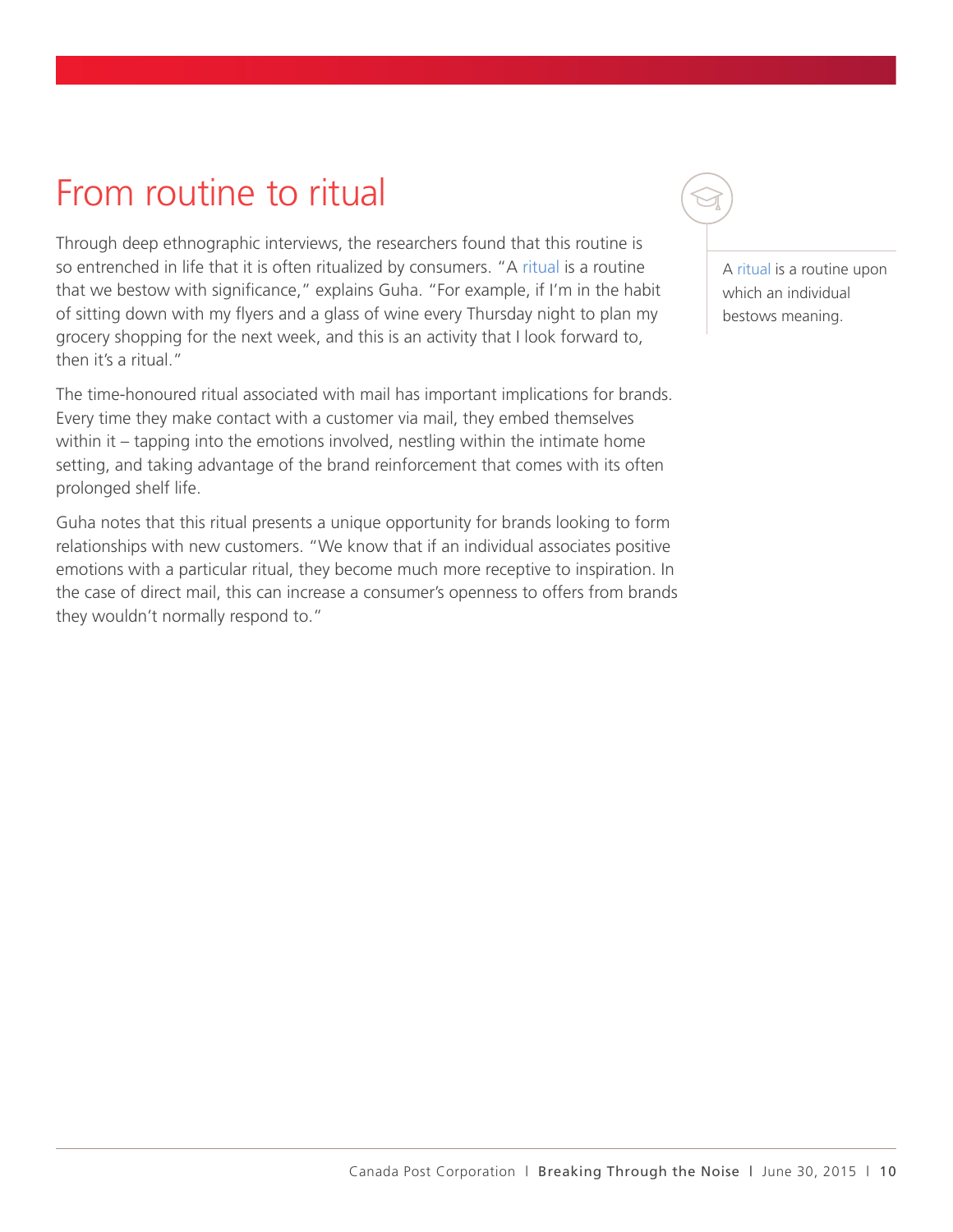## Finding #2: Direct mail gets noticed

Consumers are far more likely to **notice**, **open**, **read** and enjoy mail than digital forms of advertising. They consider it less intrusive, more memorable, and the best way to make them feel valued.

Direct mail's tactility enhances a message's noticeability, extends its memorability, and imbues it with emotion and intimacy, positively influencing the way consumers feel about both the sender and their relationship with them.

"In an age where person-to-person communication is being phased out, it is good to know some services still come from the hands of another human being. Hokey I know, but I feel it's getting more and more important."8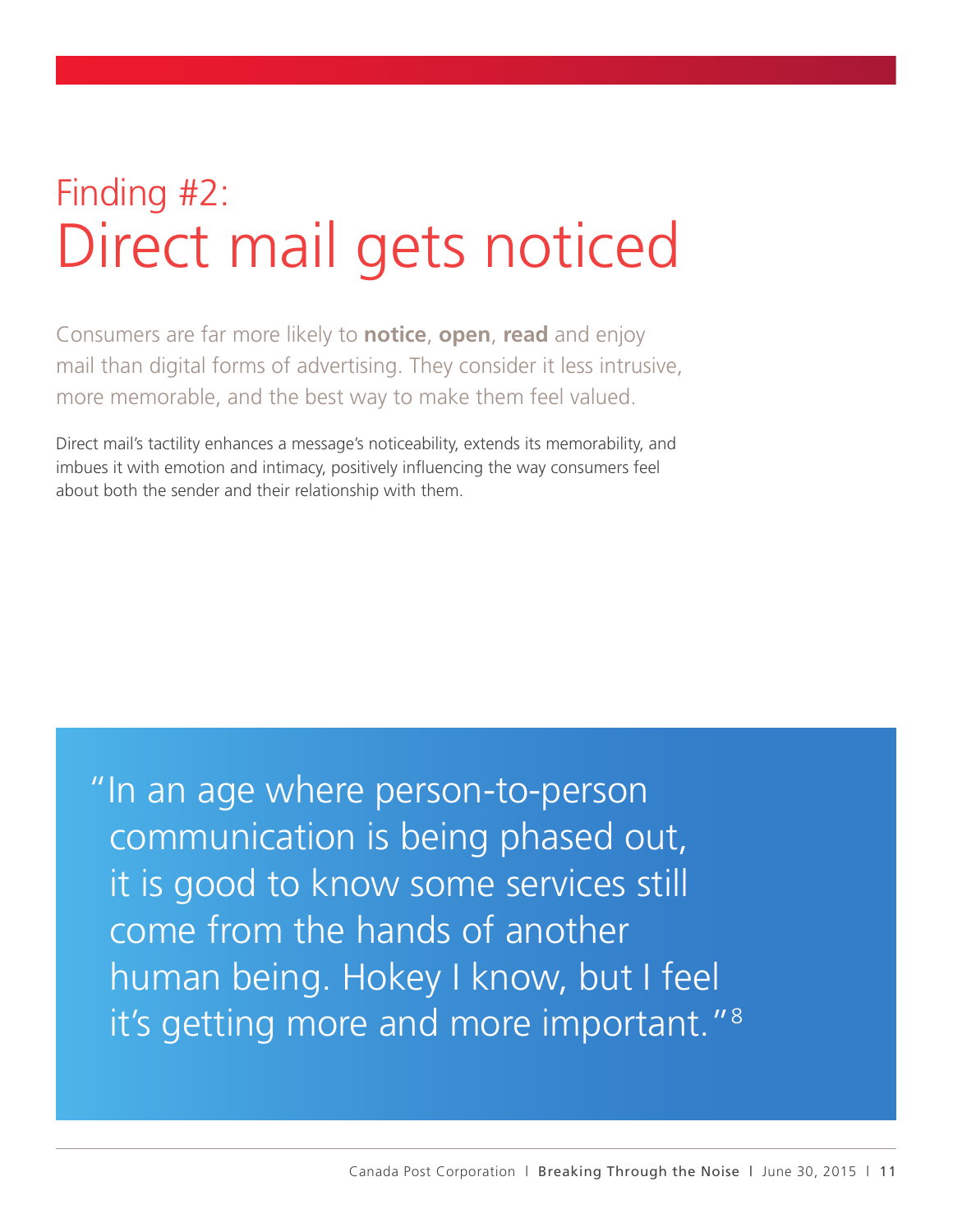#### Direct mail is noticed, opened and read

Direct mail sends a sensory signal that stimulates a deeper level of engagement than digital messages, making it much more likely to be noticed. Consumers consciously recognize the impact that mail has on their attention, stating that they are more likely to notice and read direct mail (53%) than email (26%) because, as they put it:

- "It is more tangible/physically in my hands"
- "Emails are skimmed over without opening, content is determined based on subject line"
- "More visible, do not receive a lot of mail"
- "Have to collect the mail and decide what to keep"
- "Receive too many emails and ads get lost or deleted"
- "Spend all day on a computer at work, prefer to read print"<sup>9</sup>

Even items that are discarded are noticed. The mere act of having to physically handle mail draws consumers' attention to it and, if nothing else, cumulatively builds up awareness of recurring brands.

#### Consumers notice, open and read direct mail

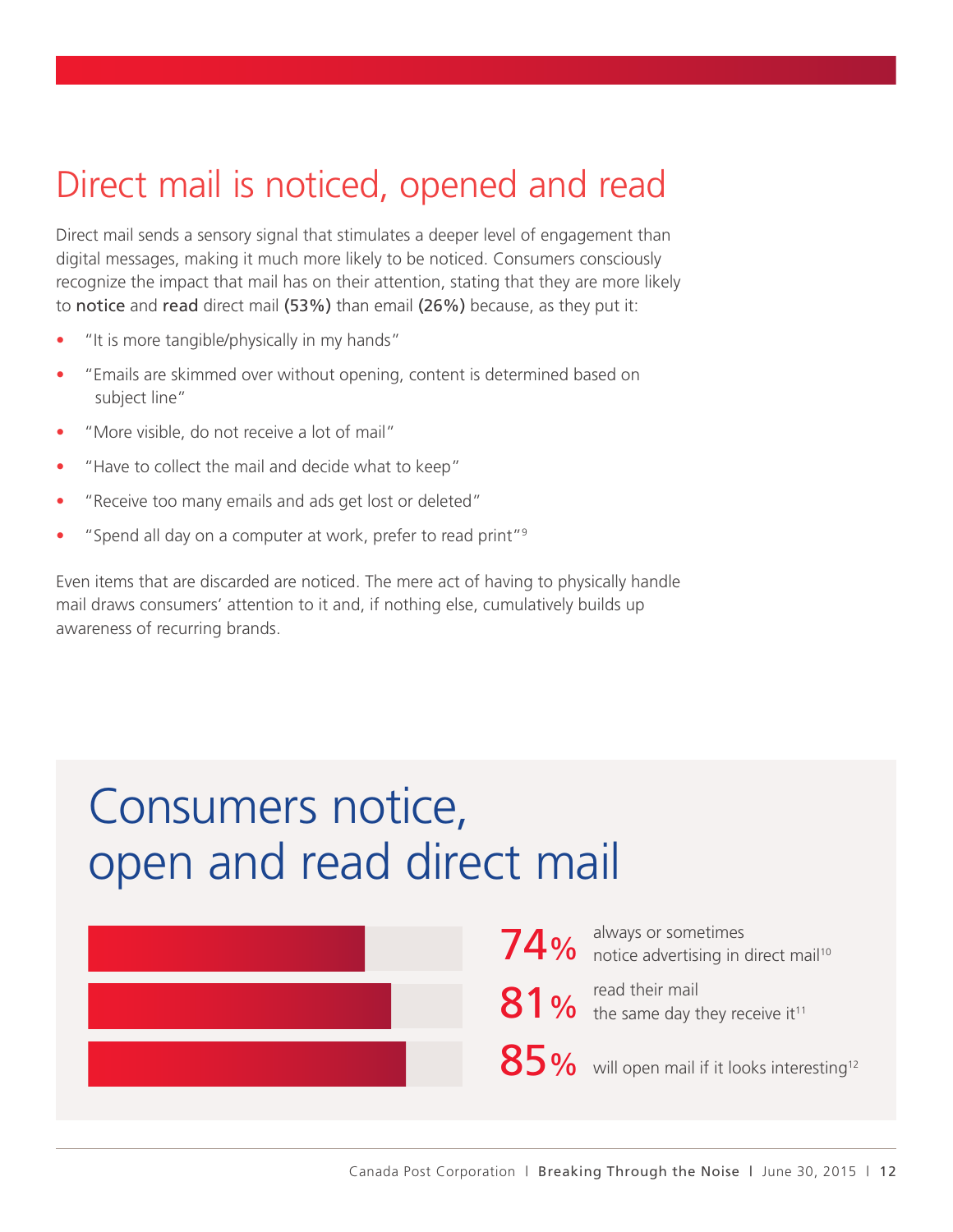Direct mail's noticeability and impact can even be observed and measured at the neurological level, as evidenced by a recent Canada Post-commissioned neuromarketing study ("A Bias for Action: The Neuroscience Behind the Response-Driving Power of Direct Mail"). The study quantified the relative effectiveness of direct mail and digital advertising media by way of their impacts on the consumer's brain, and found that direct mail outperforms digital media on the two key indicators of media effectiveness  $-$  (1) ease of understanding and (2) persuasiveness – making it more effective at driving consumer action.13

#### Direct mail is memorable

Direct mail helps keep brands top-of-mind, with consumers reporting that it's the most effective way to get them to remember a product or service.

Mail's greater memorability appears to be anchored in its physicality. Not only does it serve as a visible reminder to act on a promotional message or offer, but scientific research suggests that the mere act of consuming information in print format makes it easier to digest and more memorable than when it's consumed digitally. For instance, through Canada Post's above-noted neuromarketing assessment of the comparative impacts of physical and digital media on the consumer's brain, they found that because physical media is more easily understood, it is more likely to be encoded into memory.<sup>14</sup> Some researchers posit that this is because screen-based reading is more physically and mentally taxing – and the subsequent drain on the reader's mental resources makes it more difficult for them to encode what they read into memory.15 Others believe the tactile experience of reading print helps the brain form mental maps that facilitate comprehension and memory encoding.16

#### Consumers remember direct mail

80% say they can remember seeing or<br>
80% reading some mail sent to them in reading some mail sent to them in the last four weeks<sup>17</sup>

60% say really good advertising mail helped keep the sender's brand top-of-mind<sup>18</sup> sender's brand top-of-mind<sup>18</sup>

33% Say direct mail is the most effective way to get them<br>33% to remember a product or service<sup>19</sup> to remember a product or service<sup>19</sup>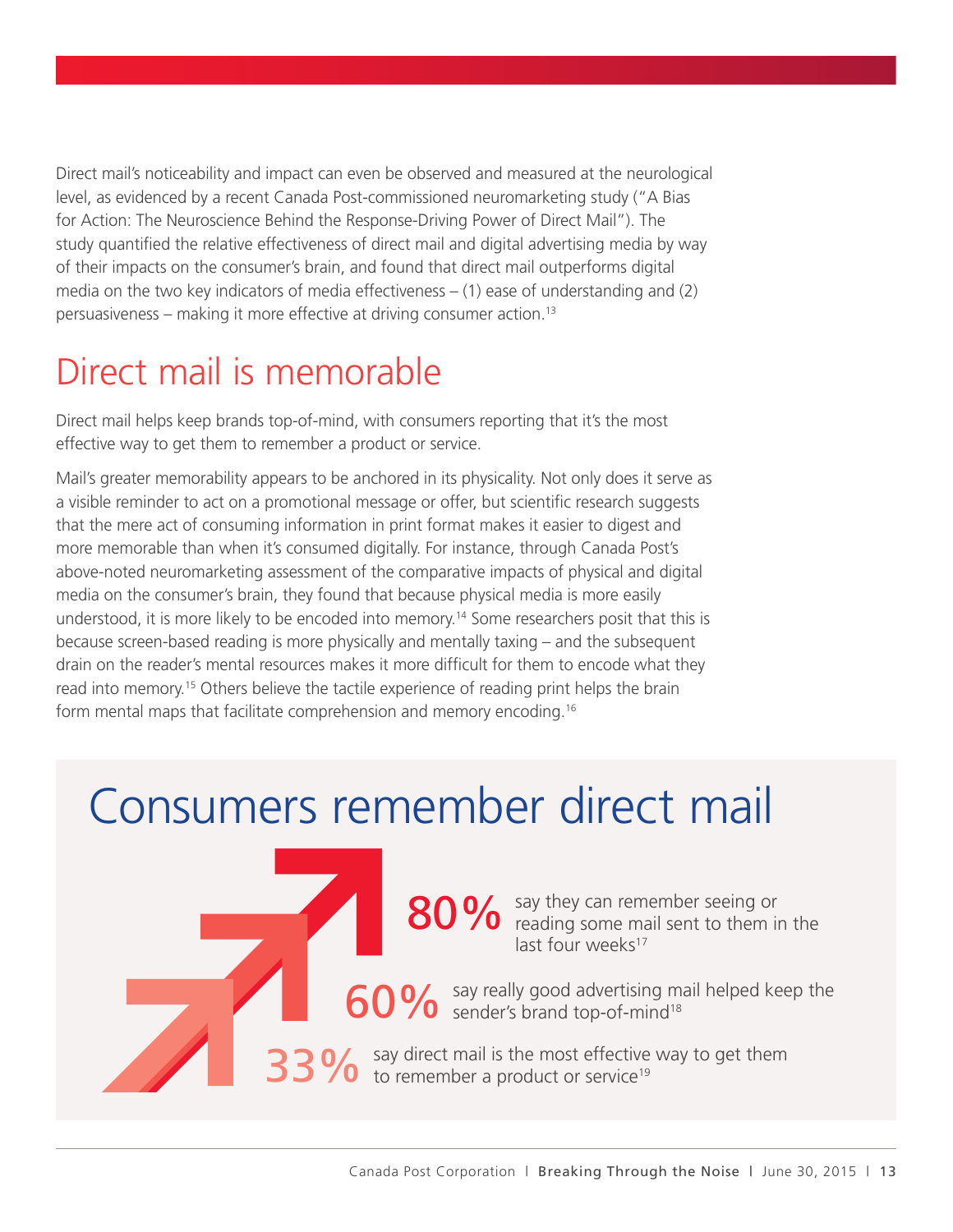#### Direct mail is enjoyed and valued

More than twice as many consumers say they enjoy receiving direct mail than digital advertising.20 They tend to prefer direct mail for brand communications, find it inspiring and convenient for making online and in-store purchase decisions, and believe it's the most useful and effective form of advertising. Consumers are also more likely to associate feelings of happiness, excitement and surprise with physical advertisements, while digital ads are more often experienced as distracting, disruptive and intrusive.

The greater value and overall enjoyment that consumers ascribe to physical mail may be a consequence of what economists refer to as the "endowment effect." The endowment effect is the theory that people ascribe more value to things that they own. And research suggests that the mere act of touching an object, such as mail, results in an increased perceived ownership of that object.<sup>21</sup> So, the physical contact inherent in mail prompts consumers to assume ownership of it and, by extension, value it more highly.

The endowment effect is the theory that people ascribe more value to things that they own.

# Consumers welcome and enjoy direct mail

62%

rate catalogues and flyers the most effective media for advertising messages<sup>22</sup>

# 51%

prefer companies to use a combination of mail and email when communicating with them<sup>23</sup>

74%

prefer print, among multi-format flyer users<sup>24</sup>

## 70%

are curious to find out what's in their mailbox<sup>25</sup>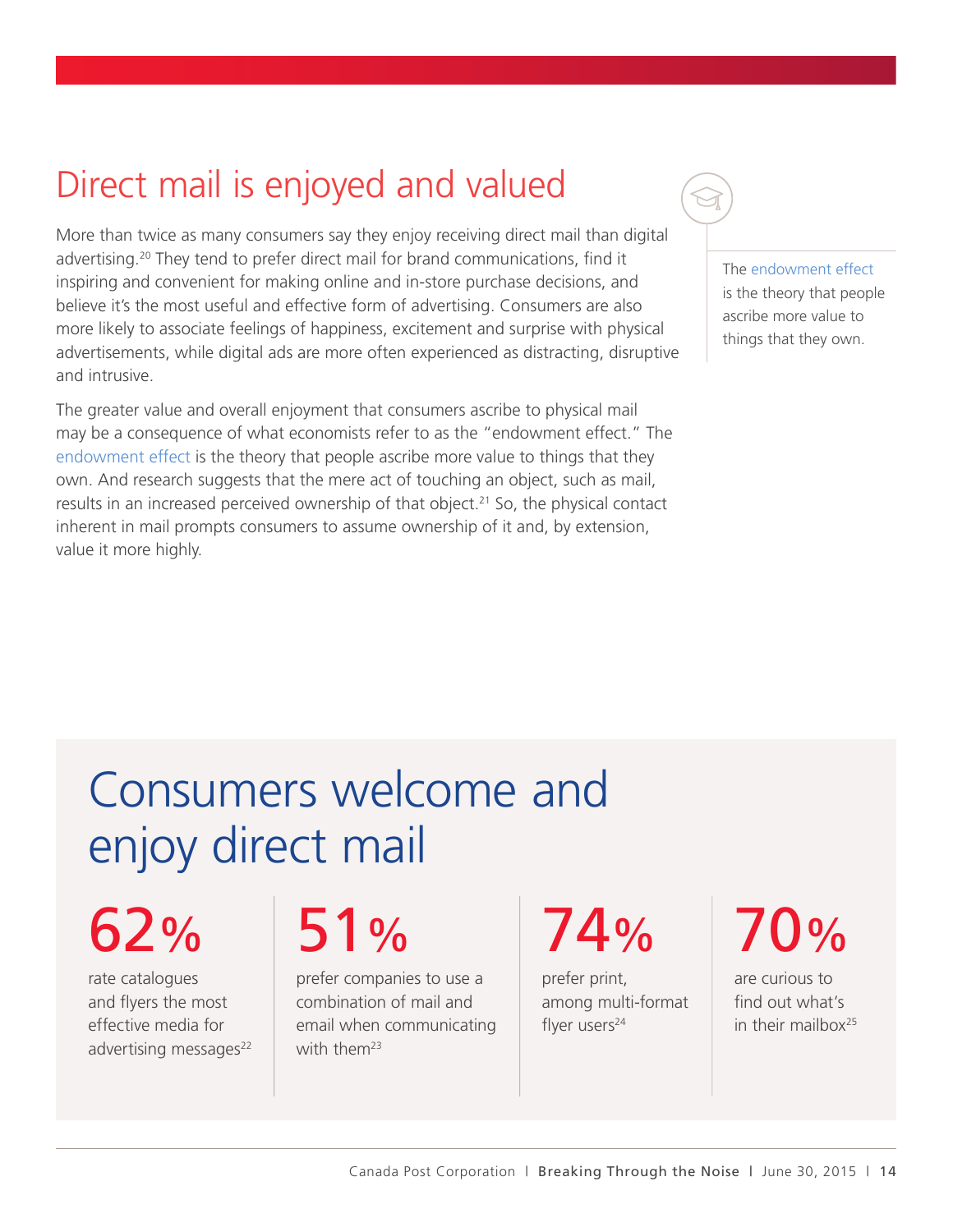#### Direct mail elicits positive emotional responses

Consumers interact with direct mail in an instinctive, emotionally charged way that colours how they feel about brands. They tend to have a better impression of brands that reach them by mail, and even go as far as to say that the physical qualities of a mail piece influence how they feel about the sender.

The format in which a brand makes contact also influences how consumers feel about themselves, pointing to the intimacy inherent in the mail experience. Consumers say they're much more likely to feel valued when brands communicate with them through mail than email or social media.

These findings suggest that while direct mail has long been known for its direct response-driving capabilities, it is also an effective vehicle for deepening customer intimacy and even transmitting brand values.

| Direct mail |  |
|-------------|--|
| makes       |  |
| consumers   |  |
| feel valued |  |

57% are more likely to feel valued when<br>brands contact them through mail  $\frac{1}{2}$  brands comactured<br>than email  $(17\%)^{26}$ 

- 38% say the physical properties of mail influence how they feel about the sender $27$ 
	- 55% have a better impression of a<br>
	S5% company if they contact them by mail than email  $(25\%)^{28}$

55% believe that physical mail is the medium that gives the best impression of the sender<sup>29</sup>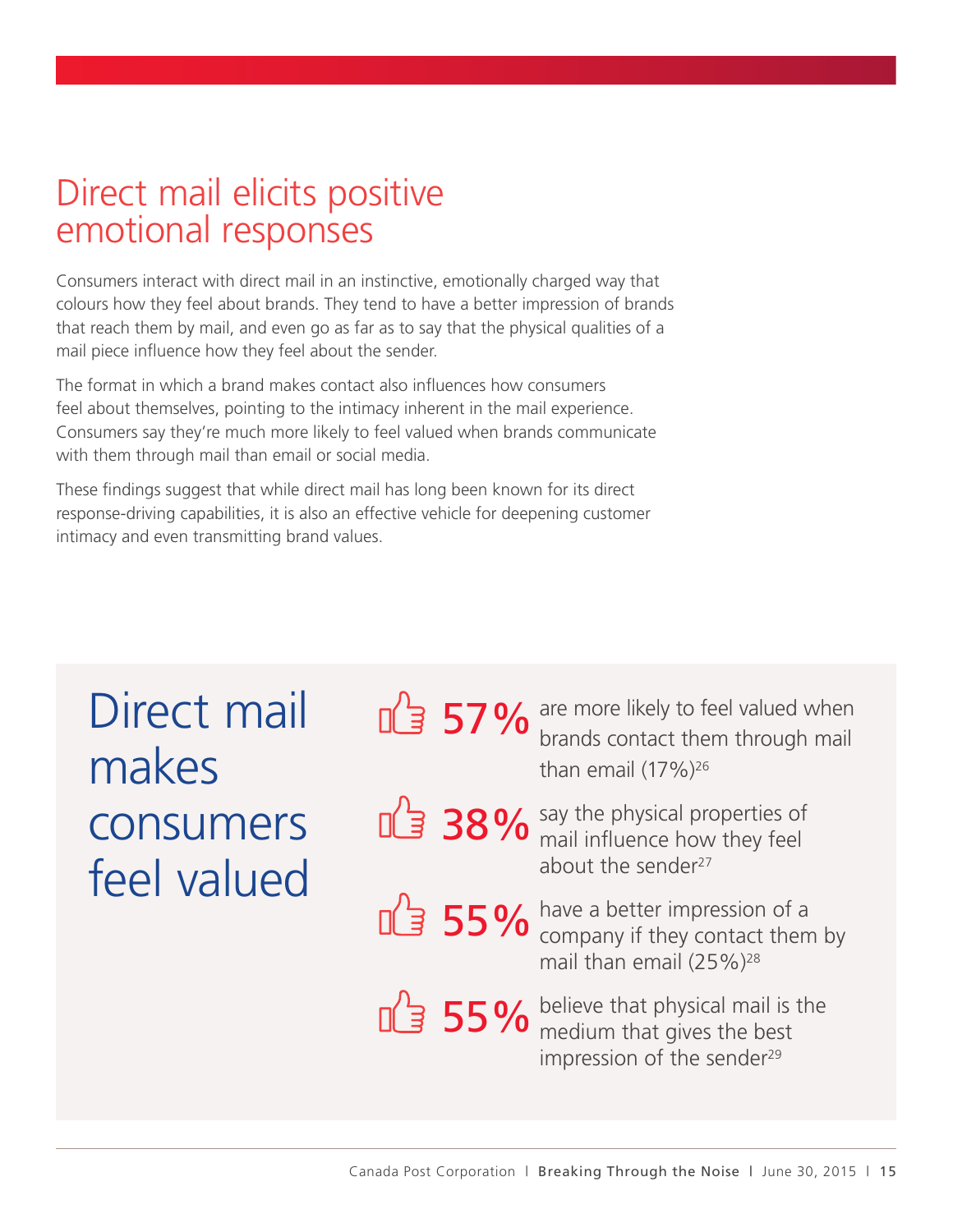### Finding #3: Direct mail persists

Consumers **keep** mail, **display** it in highly visible areas of the home, and even **share** it with others. This creates multiple opportunities for a brand to be seen and engaged with.

Direct mail is often displayed in prominent areas of the home, kept for extended periods, and shared with others, multiplying its value by presenting repeated opportunities for brands to be seen and engaged with.

"I will sit down and make my grocery shopping list according to the flyers. I like it because I keep them together and then put time aside to look at all of them at once at my leisure."<sup>30</sup>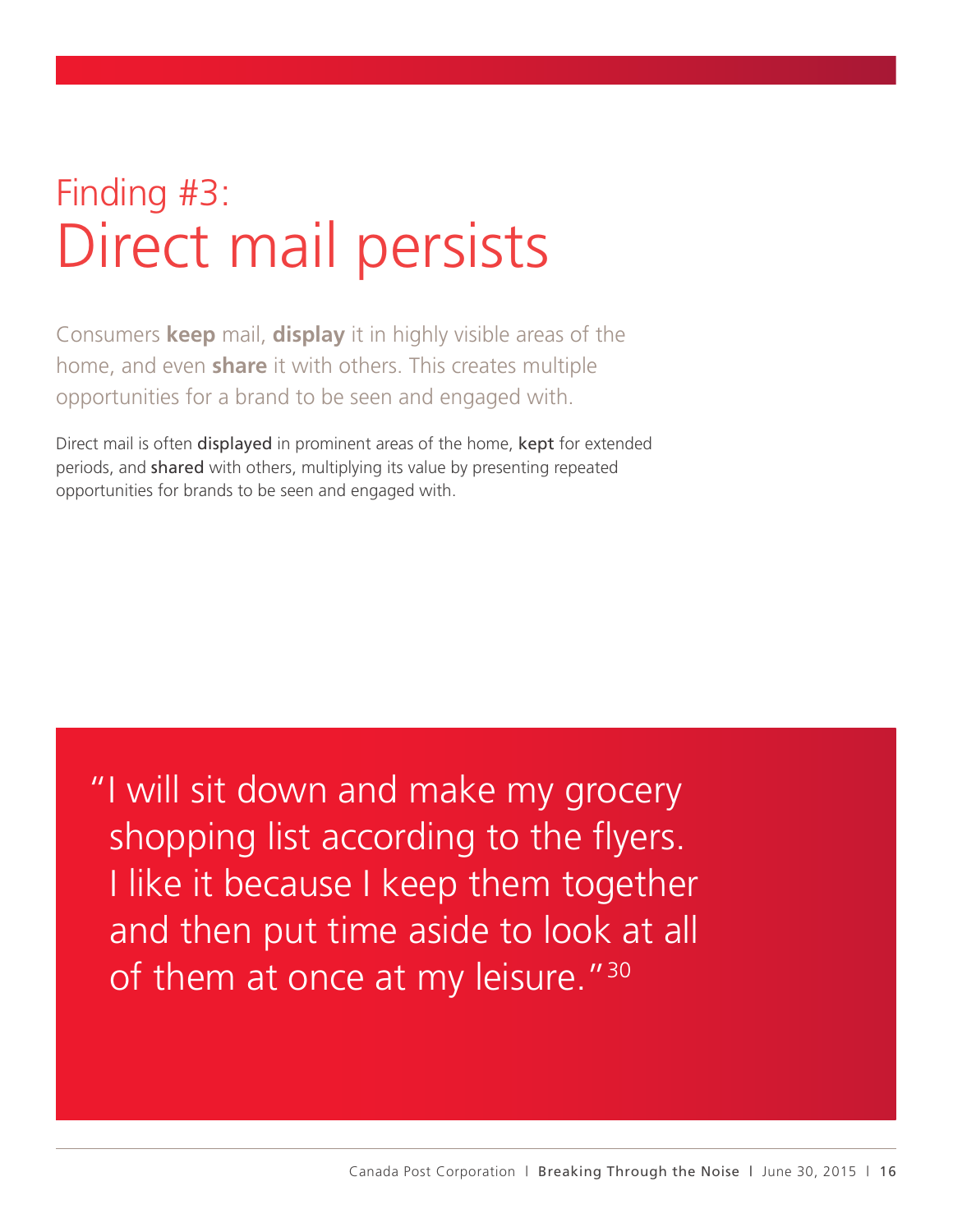#### Direct mail is displayed

Mail is often displayed as "functional art" in highly visible, common areas of the home:

- Catalogues and flyers tend to be kept in the living room
- Promotional mail is kept on the fridge or by the couch
- Restaurant menus are left in a kitchen drawers or cupboards
- Fast-food coupons are kept on or by the fridge $31$

Through a similar ethnographic study, UK postal agency Royal Mail identified three distinct types of storage areas for mail:<sup>32</sup>

- 1. A *holding area* where mail is kept before being dealt with;
- 2. A *pile* where mail is kept after being sorted and is awaiting action; and
- 3. A *display area* where useful or important items are stored, such as local information or time-limited offers.

There is significance in the centrality of mail's display areas, explains Guha. "The fact that mail is kept in highly visible places multiplies its value beyond the immediate recipient, presenting repeated opportunities for it to be seen and engaged with."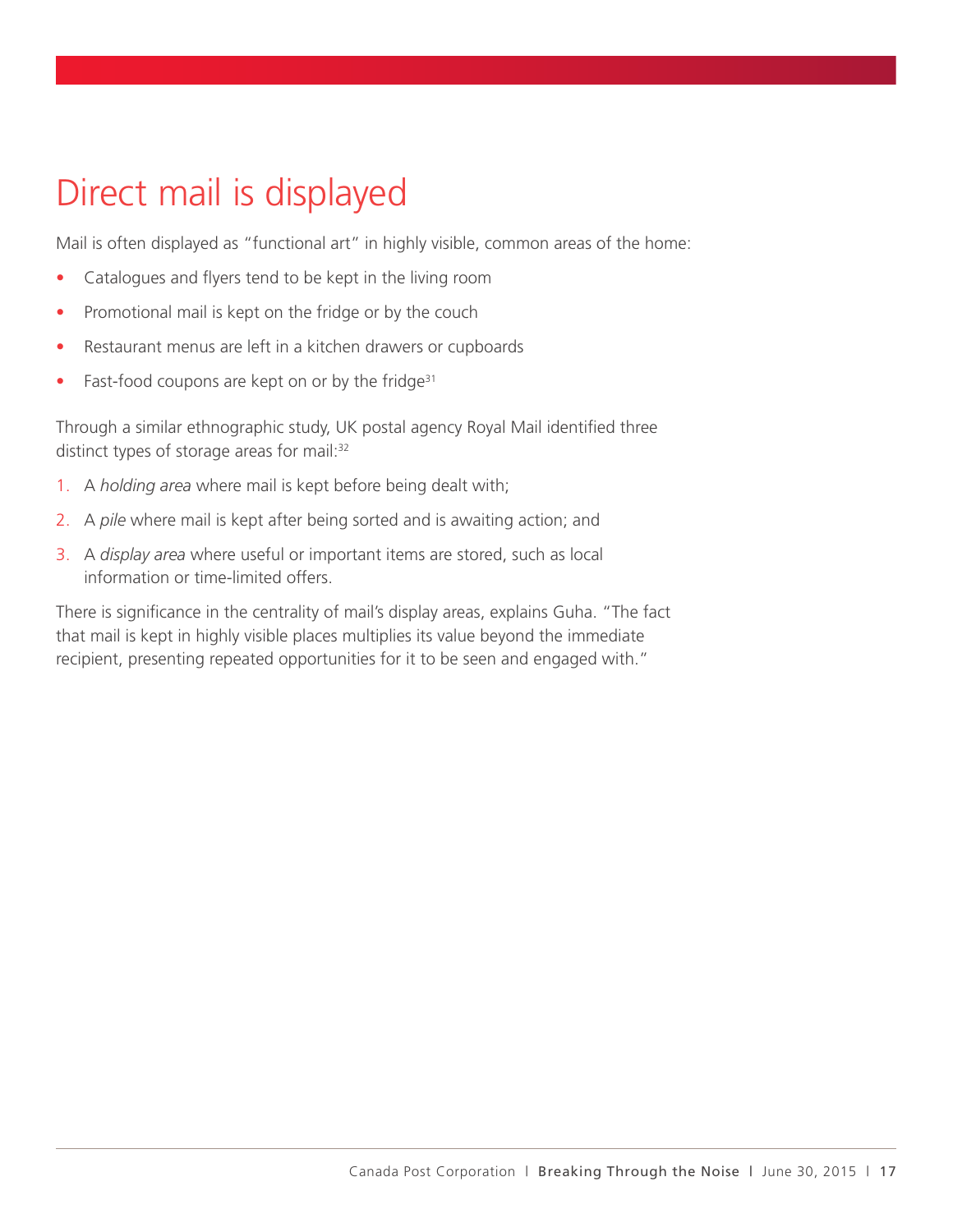#### Direct mail is shared

Even if a consumer finds a piece of direct mail irrelevant to their needs, they sometimes pass it along to someone else who might benefit from it. In fact, research shows that consumers are much more likely to share direct mail than digital advertisements.

#### Direct mail is kept

Mail is often kept for extended periods of time – a month or longer, in the case of coupons – fast food (53%) and other (38%); restaurant menus (49%); and catalogues (35%).<sup>33</sup>

"How long a consumer keeps a mail item is indicative of its value. Mail can have both immediate value, for its content, and deferred value, as a physical artifact. That is, if an advertisement relates to a product that I'm in-market for, then it has immediate value to me. On the other hand, because it's physical and tangible, even if it does not have immediate value to me, I might save it for someone else for whom it is relevant, in which case the mail item would assume deferred value." – Arnie Guha.

#### Immediate value

is value that is realized immediately.

Deferred value is value that is realized at some point in the future.

### Consumers share direct mail

# 32%

have passed a direct mail ad along to someone else – surpassing both email ads (26%) and social media promotions (22%)<sup>34</sup>

# 23%

of mail is shared in a household $35$ 

# 35%

of promotional mail is passed along to others, in shared households $36$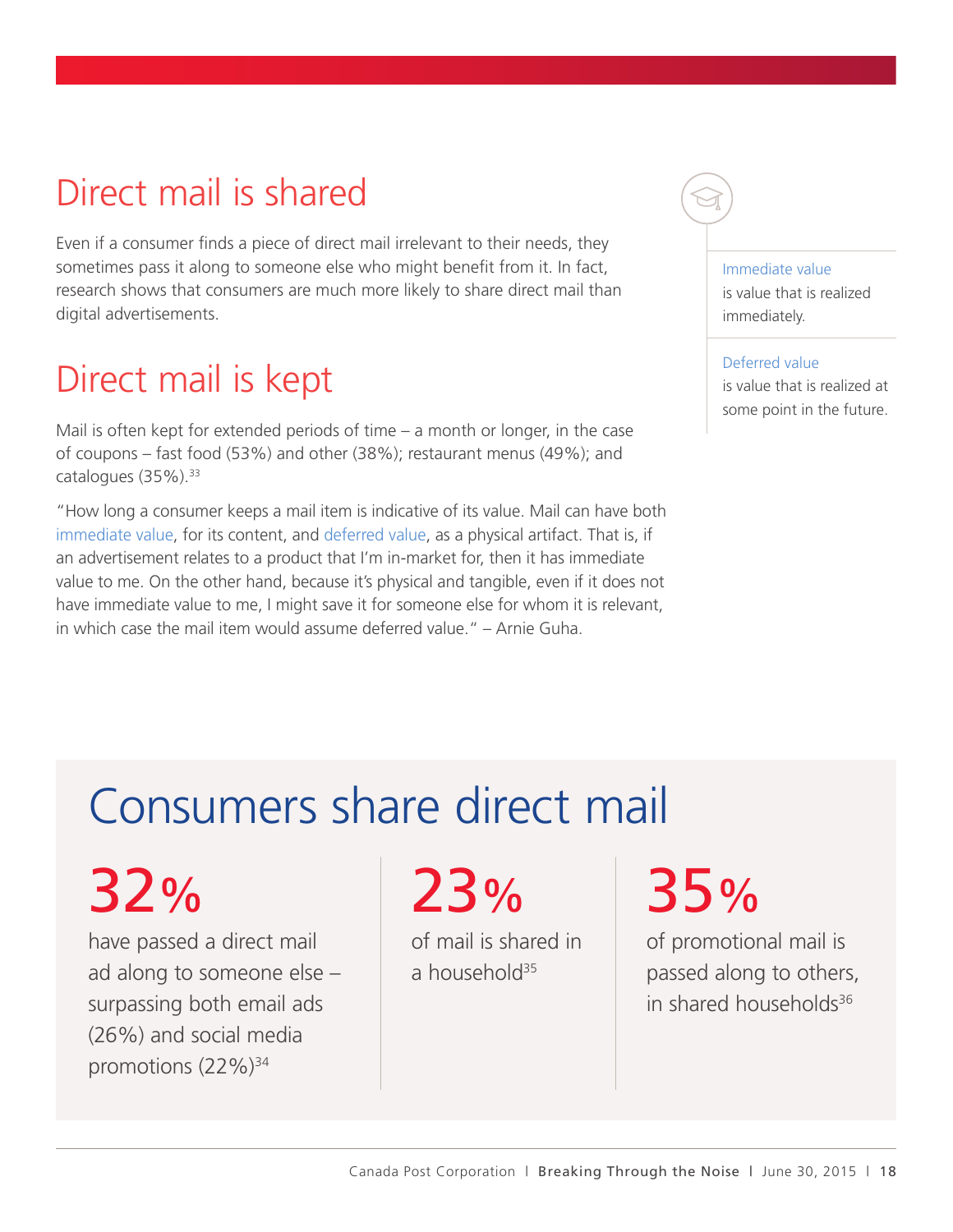## Consumers keep and display mail

How long are items kept in the home?



*Question: Assuming you have kept these mail pieces because they are of interest to you or someone else in your household, how long do they tend to stay in your home before they are recycled or trashed?*<sup>37</sup>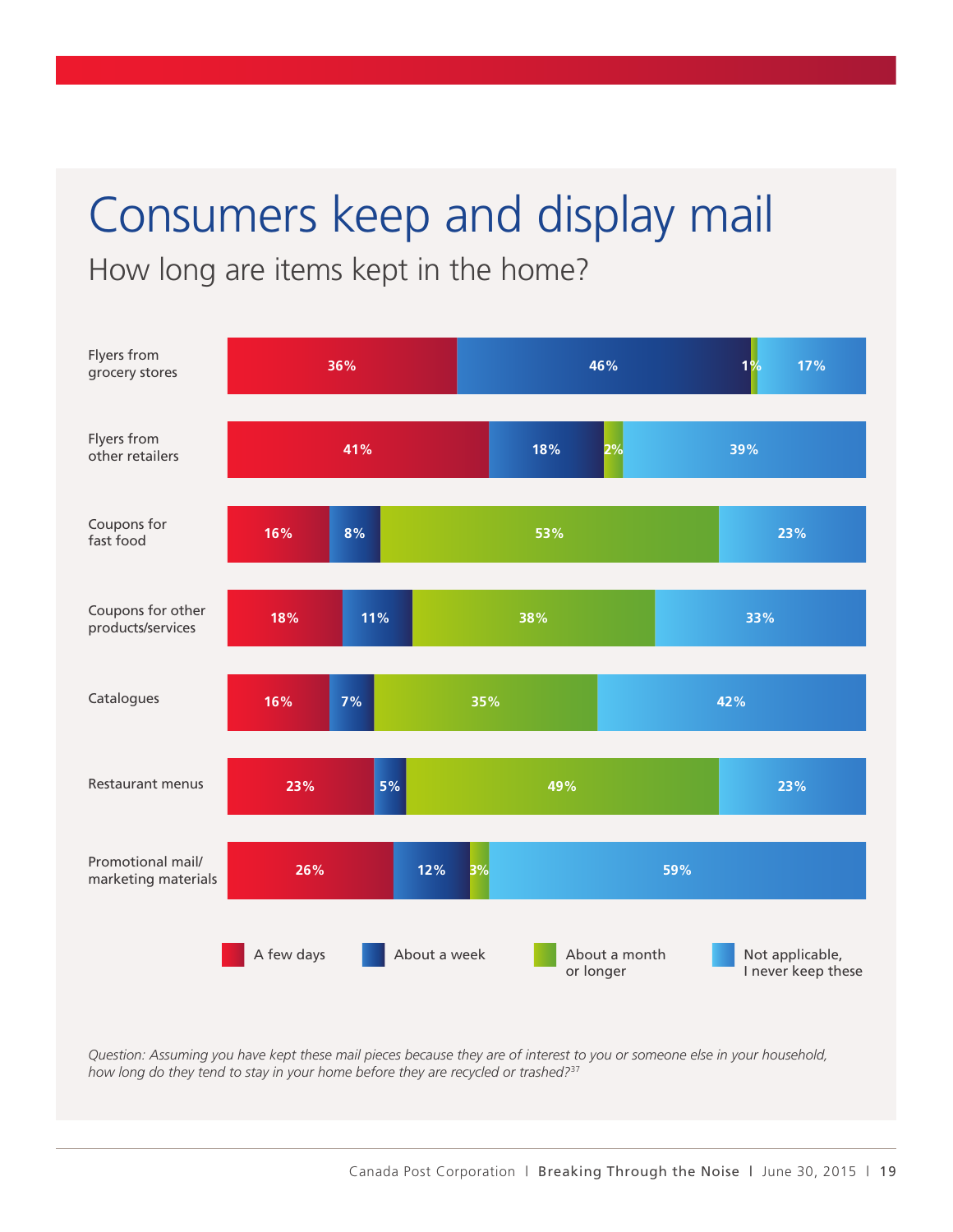### Consumers save and display mail

- Magazines in the living room
- Restaurant coupons on side of fridge
- Restaurant menus in kitchen cupboard

# 17days

Advertising mail is kept for 17 days, on average<sup>38</sup>

# 40%

of those who receive catalogues typically keep them for at least a month (20% for at least four months)<sup>39</sup>

66% keep mail they consider useful<sup>40</sup>

39%

have a dedicated display area in their home where they put mail<sup>41</sup>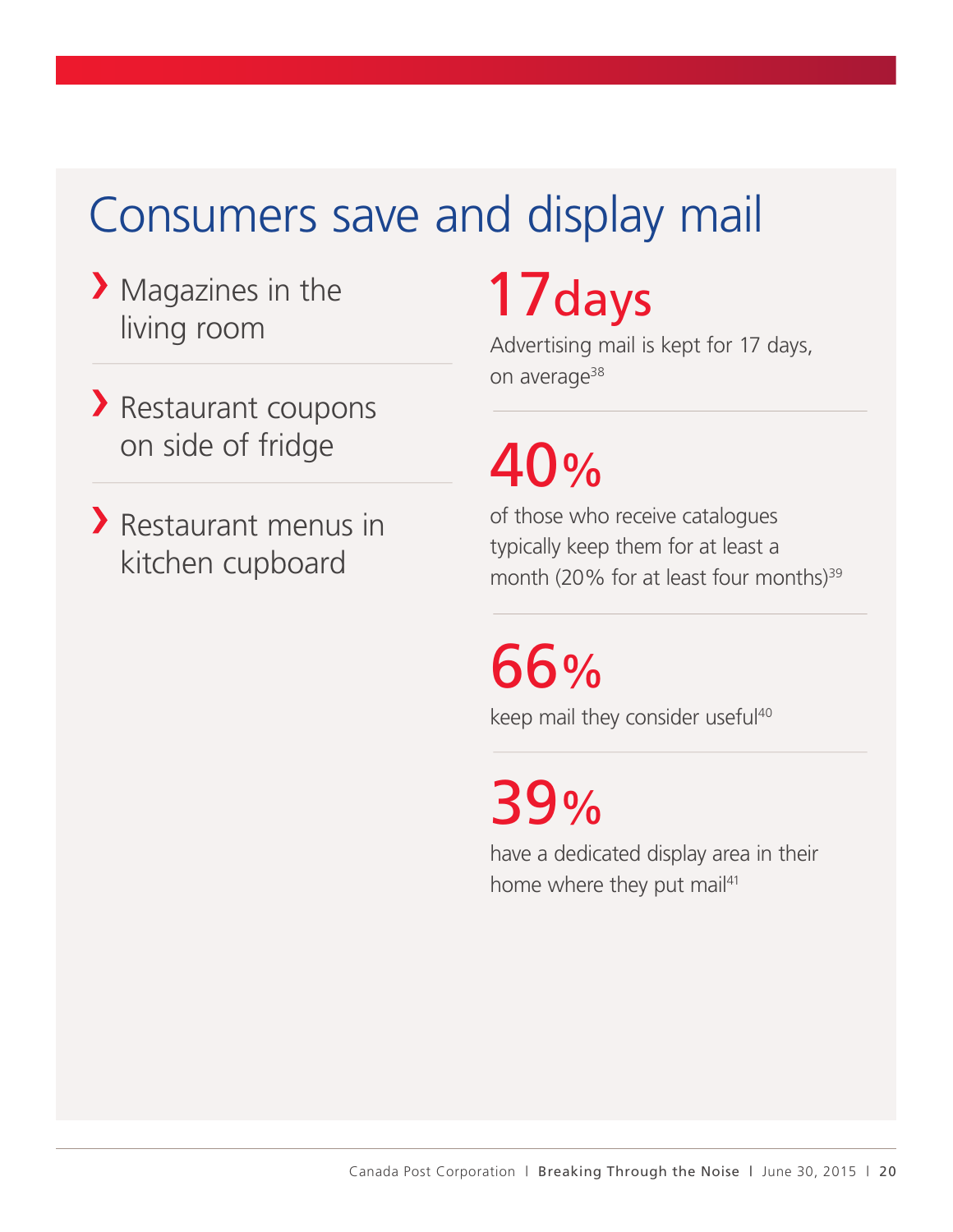## Finding #4: Direct mail persuades

Whether it's to drive a store visit or purchase, mail delivers a call-to-action that resonates.

Direct mail is noticeable, memorable and enjoyable. It stimulates an experience that is connected with emotion and intimacy. And its value is extended and multiplied when it is kept, displayed and shared with others. So, perhaps it comes as no surprise that it's far more likely to be actioned than digital advertising.

"Advertisements are meant to be seen and decided upon, which is what I do, and I enjoy making that decision every time I check the mail. "42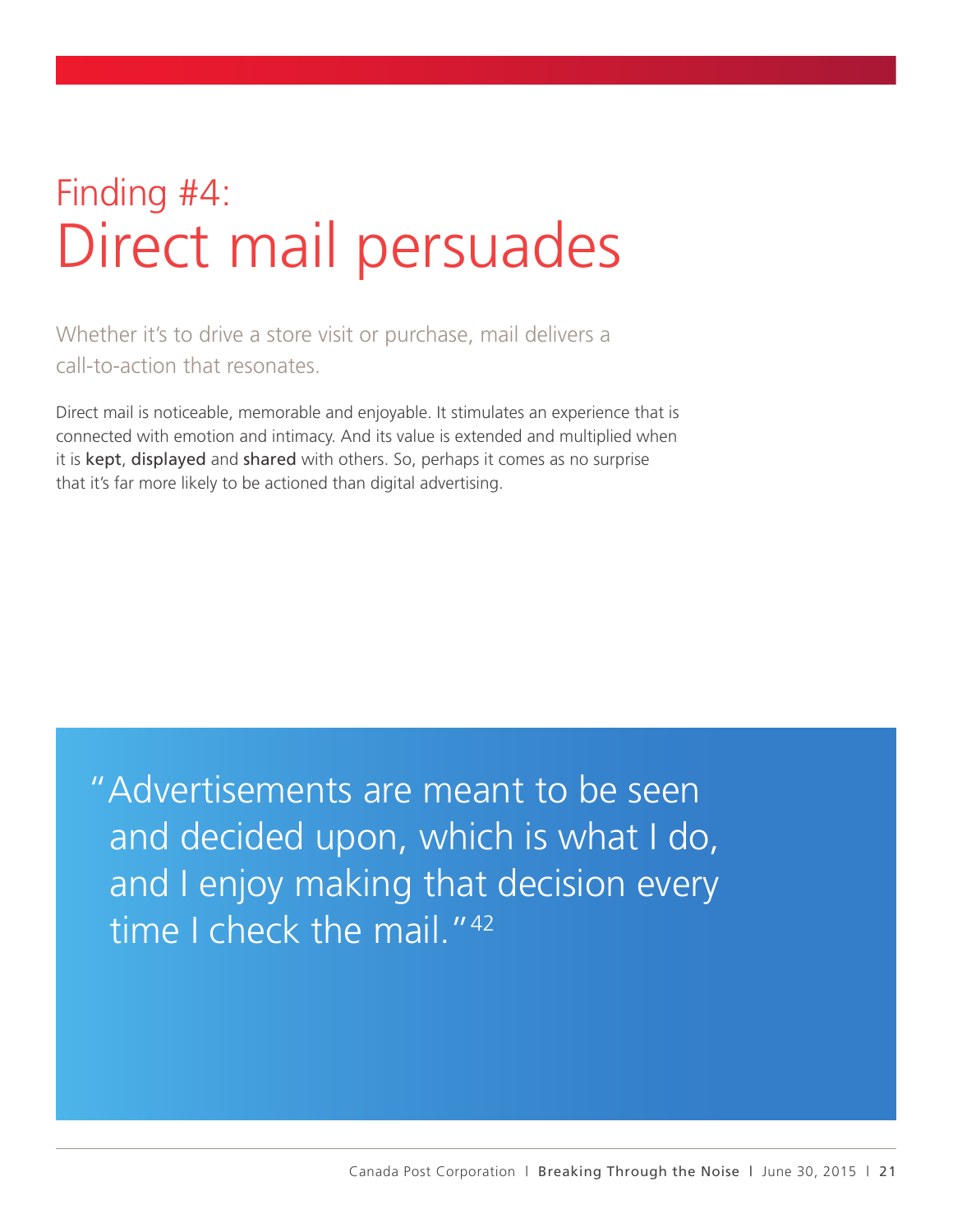#### Direct mail inspires

Direct mail is a go-to source of information and inspiration in the early stages of the purchase journey. Consumers use it to get ideas for both unintentional and planned purchases, and consider it a convenient way to compare products before making purchases both in-store and online. Overall, they consider mail the most useful channel for everything from special offers to new product launches and loyalty communications.

## Consumers are inspired by direct mail

# 92%

say they get ideas for household shopping trips from flyers<sup>43</sup>

# 95%

check grocery store flyers at least once a month compared to 57% for digital flyers<sup>45</sup>

- Consumers say catalogues are a convenient way to compare products before making purchases in-store (53%) and online  $(44\%)^{44}$
- Around one in five use unaddressed mail for unintentional purchases, and one in three use it to help with planned purchases<sup>46</sup>
- One in four (25%) say print catalogues improve their online shopping experience<sup>47</sup>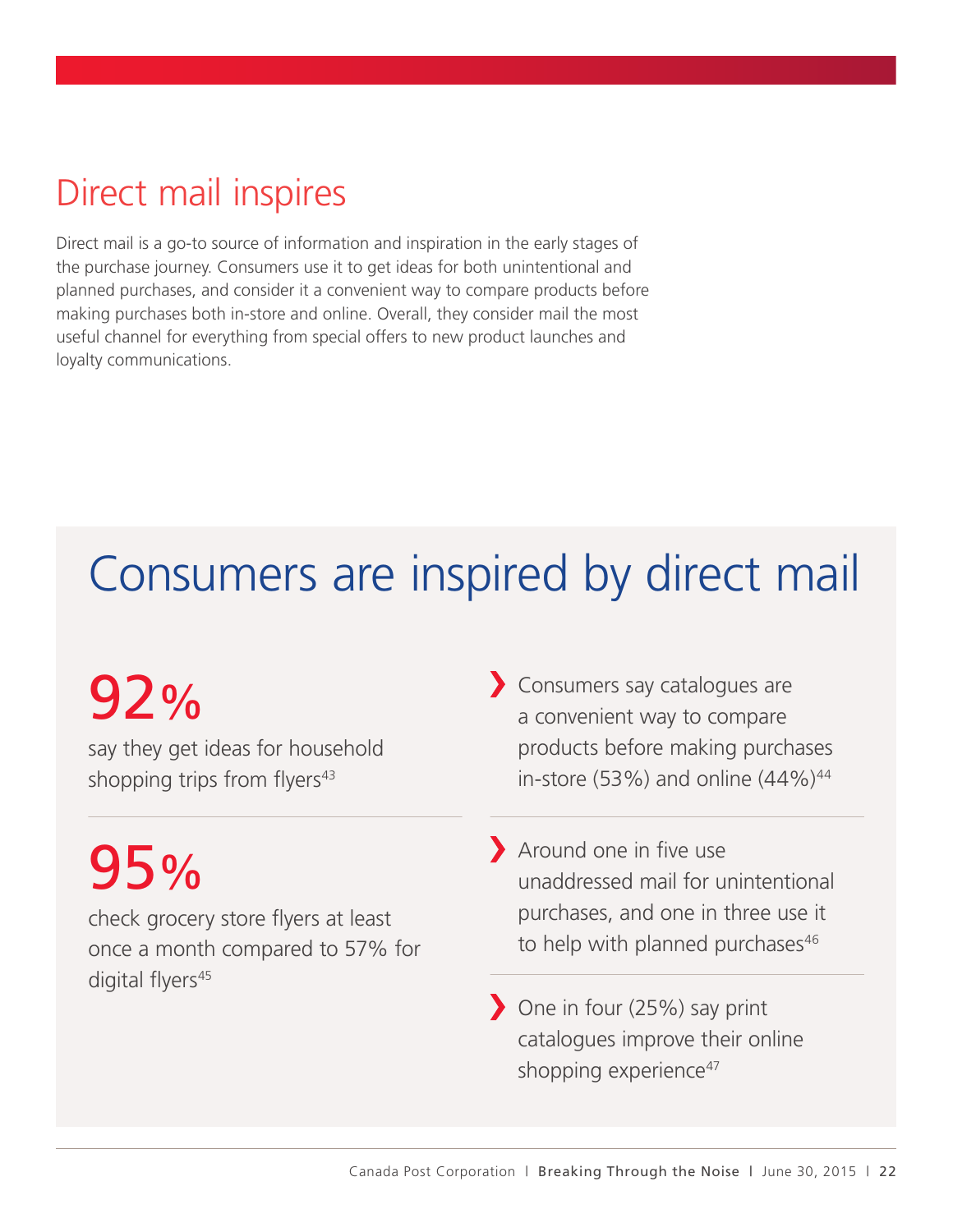#### Direct mail drives traffic

Direct mail significantly outranks its digital counterparts across formats (flyers, coupons, catalogues) when it comes to driving traffic to retail stores – and as consumers start migrating more of their shopping online, it's also proving an effective way for brands to drive traffic to their online properties.

### Direct mail drives traffic

64%

visited a website in reaction to direct mail<sup>48</sup>

47%

visited a store in reaction to direct mail<sup>49</sup>

54%

have engaged in social media as a result of receiving mail<sup>50</sup>

33% of all print

catalogues received in the past six months triggered a visit to a retail store<sup>51</sup> 25% of all print catalogues

received in the last six months triggered a website visit<sup>52</sup>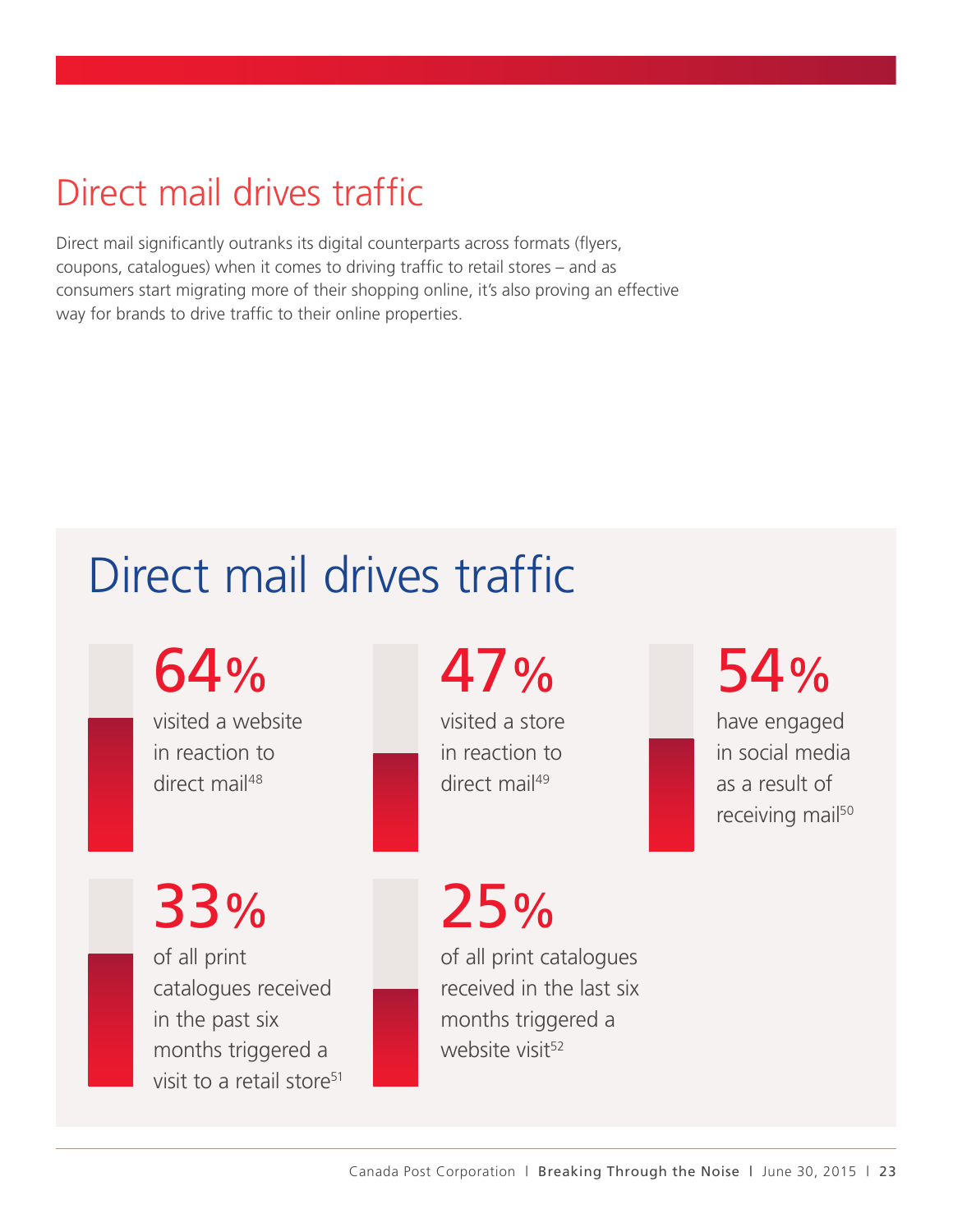#### Direct mail drives store traffic

When it comes to store traffic, print outperformed digital across almost all formats:



*The only exception was promotional mail from retailers, where digital (24%) outperformed physical (23%) by 1%.*<sup>54</sup>

### Store traffic: print vs digital advertising



*Questions:* <sup>55</sup>

*- In the past year, have you visited a retail store in person as a result of advertising materials you have received in the mail?* 

*- In the past year, have you visited a retail store in person as a result of online/digital advertising?*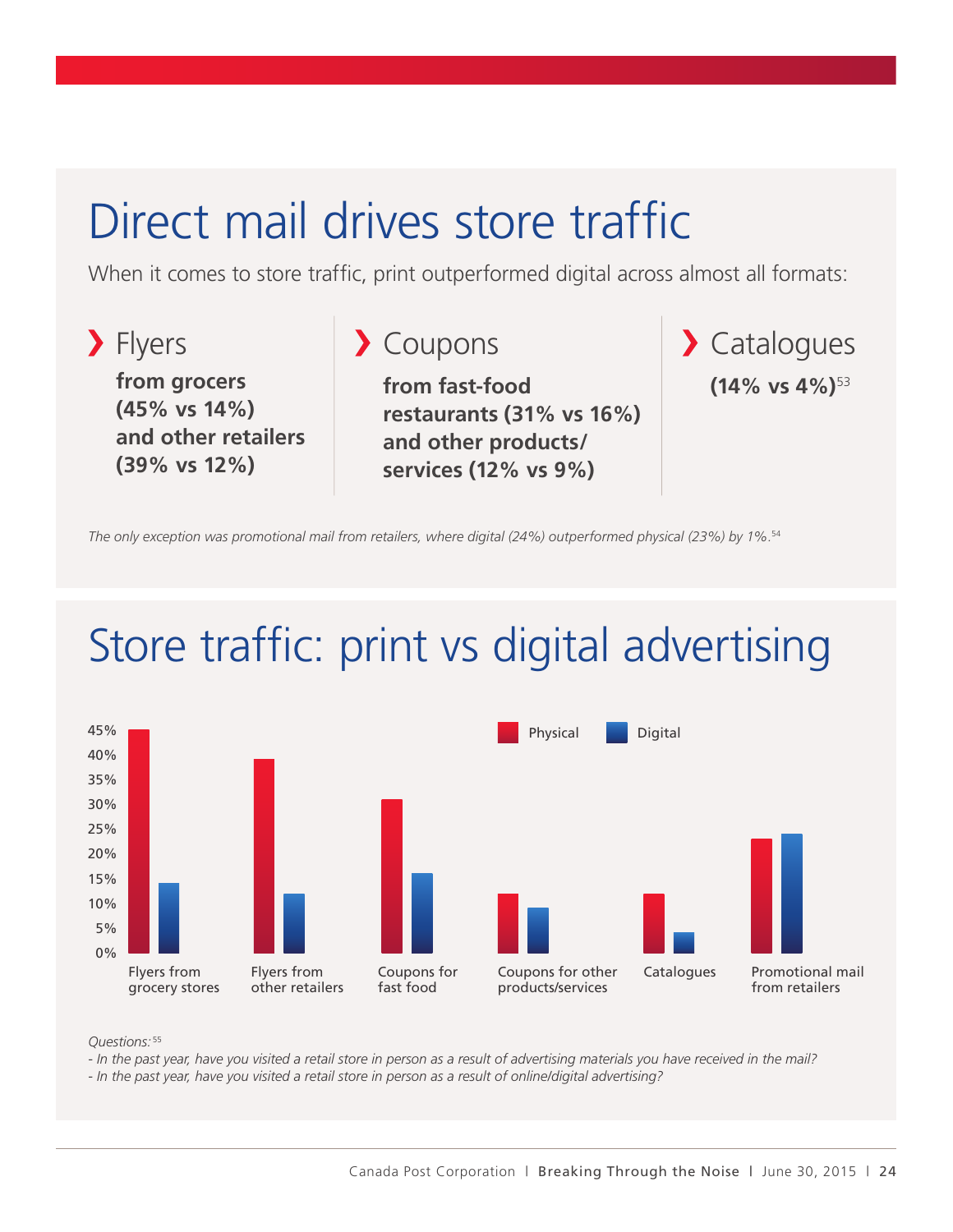#### Direct mail drives purchases

Direct mail prompts purchases – in-store, as brands have long known, and increasingly online. And its bottom-line benefits may extend "beyond the close" into customer loyalty metrics. For instance, research shows that customers who browse items in a catalogue are likely to spend more money with a retailer (regardless of whether the actual purchase takes place on- or offline).<sup>56</sup> And if somebody purchases an item online, they're much more likely to be a loyal customer if the purchase was a result of seeing the item in a catalogue.<sup>57</sup>

| Direct mail |  |
|-------------|--|
| drives      |  |
| purchases   |  |

|     | 23% of cases, direct mail<br>prompts respondents to take action <sup>58</sup>                                  |
|-----|----------------------------------------------------------------------------------------------------------------|
|     | 33% of all print cataloges.<br>a purchase <sup>59</sup>                                                        |
| 50% | have purchased a product in-store<br>over the past six months as a result<br>of a direct mail ad <sup>60</sup> |
|     | 43% ordered a product online in<br>reaction to direct mail <sup>61</sup>                                       |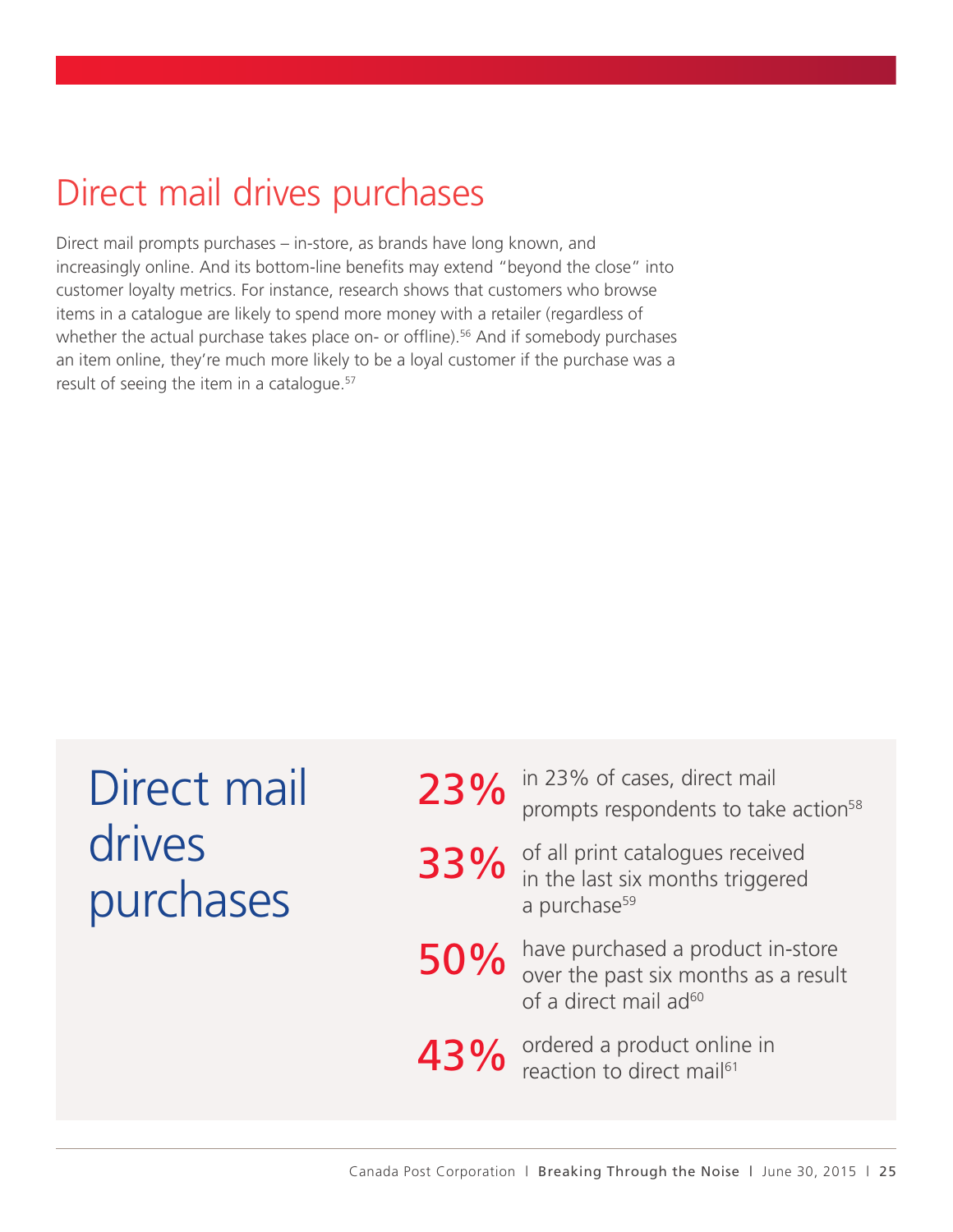#### Consistent results across audience groups

As mentioned in the Methodology section of this paper, Canada Post's ethnographic study included six audiences of interest – three representing different mail delivery types, and three representing different age groups. They found that mail management behaviour is remarkably consistent across segments.

When it comes to delivery type, there were modest variations in the frequency of mail collection (daily or every few days for community mailbox delivery, compared to daily or every second day for apartment/condo and door-to-door delivery) and the length of time to pick up the mail (up to five minutes for community mailbox delivery, compared to less than three minutes for apartment/condo delivery and less than one minute for door-to-door delivery). However, across delivery types, mail is taken into the home post-collection, where its sorting and subsequent handling is virtually unaffected by the method in which it was delivered.

There were some variations in attitudes towards print advertising across the age groups tested. However, as Guha explains, responses to direct mail were notably consistent. "We assumed the youngest group, the Millennials, would be quite averse to print advertising. And while they did express concerns about the environment, when we looked at their behaviour, they were as likely as the Boomers to take consequent action based on physical mail."

Methodology Pg. 3

#### Direct mail drives in-store purchases

Print outperformed digital across almost all formats for driving in-store purchases:

> Flyers

**from grocers (61% vs. 23%) and other retailers (31% vs. 12%) (30% vs. 8%)**

Fast-food

coupons **(16% vs. 3%)**<sup>62</sup> > Catalogues

*The only exception was promotional mail from retailers, where digital (18%) outperformed physical (16%) by 2%.*<sup>63</sup>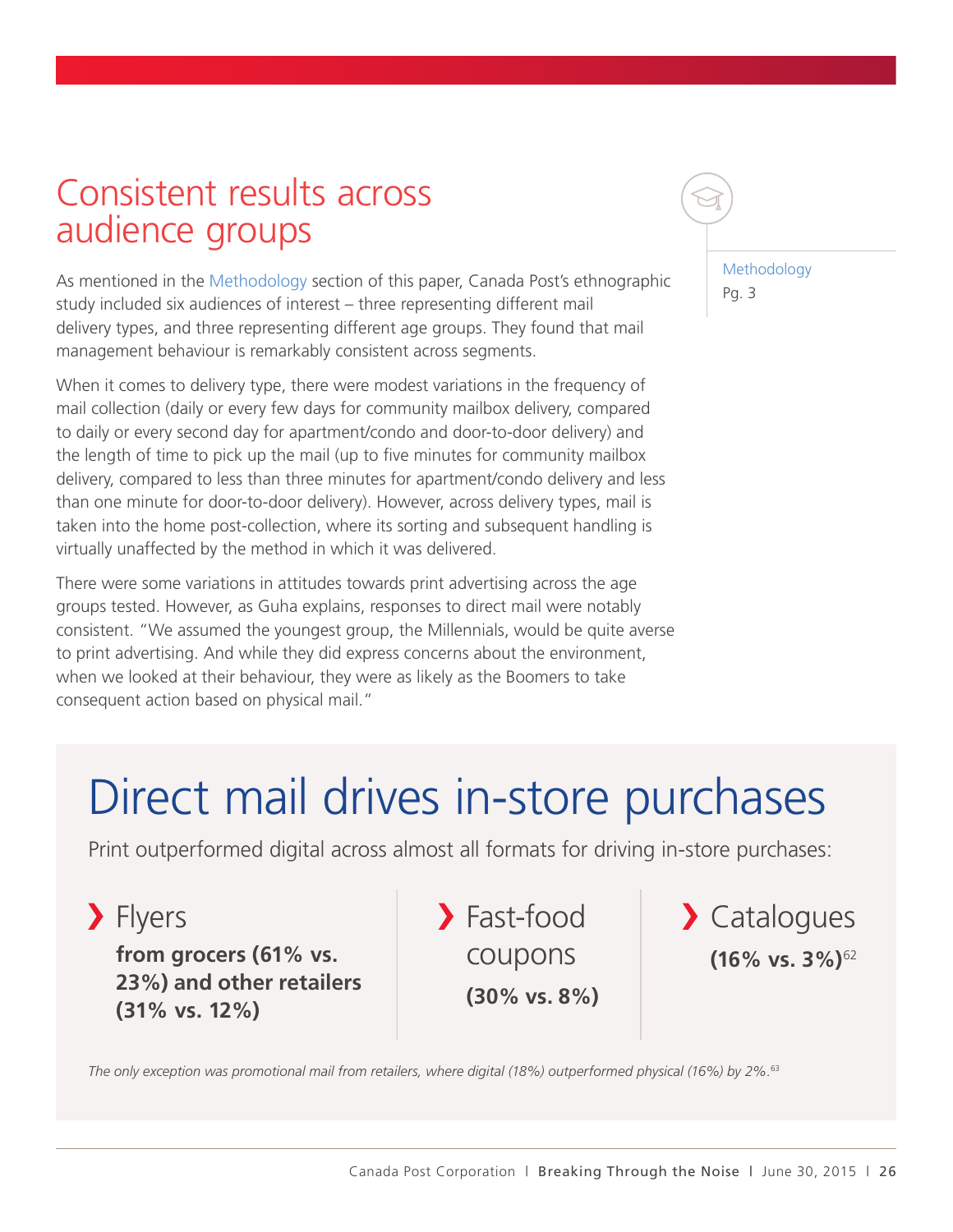#### Implications for brands

Action – whether it's a store visit or final purchase – is an effect of a decision that can be made immediately and impulsively, or over time after extended consideration. Direct mail is well-positioned to drive both. It has long been known for its ability to combine the influences of physicality and data-driven relevance to inspire a time-sensitive response. And, where higher-consideration offers are involved, its physical format serves as a visible reminder through the purchase journey until the consumer is ready to make a decision.



#### In-store purchases: print vs. digital advertising

*Questions:* <sup>64</sup>

*- In the past year, have you made a purchase in-store as a result of advertising materials you have received in the mail?*

*- In the past year, have you made a purchase in-store as a result of online/digital advertising?*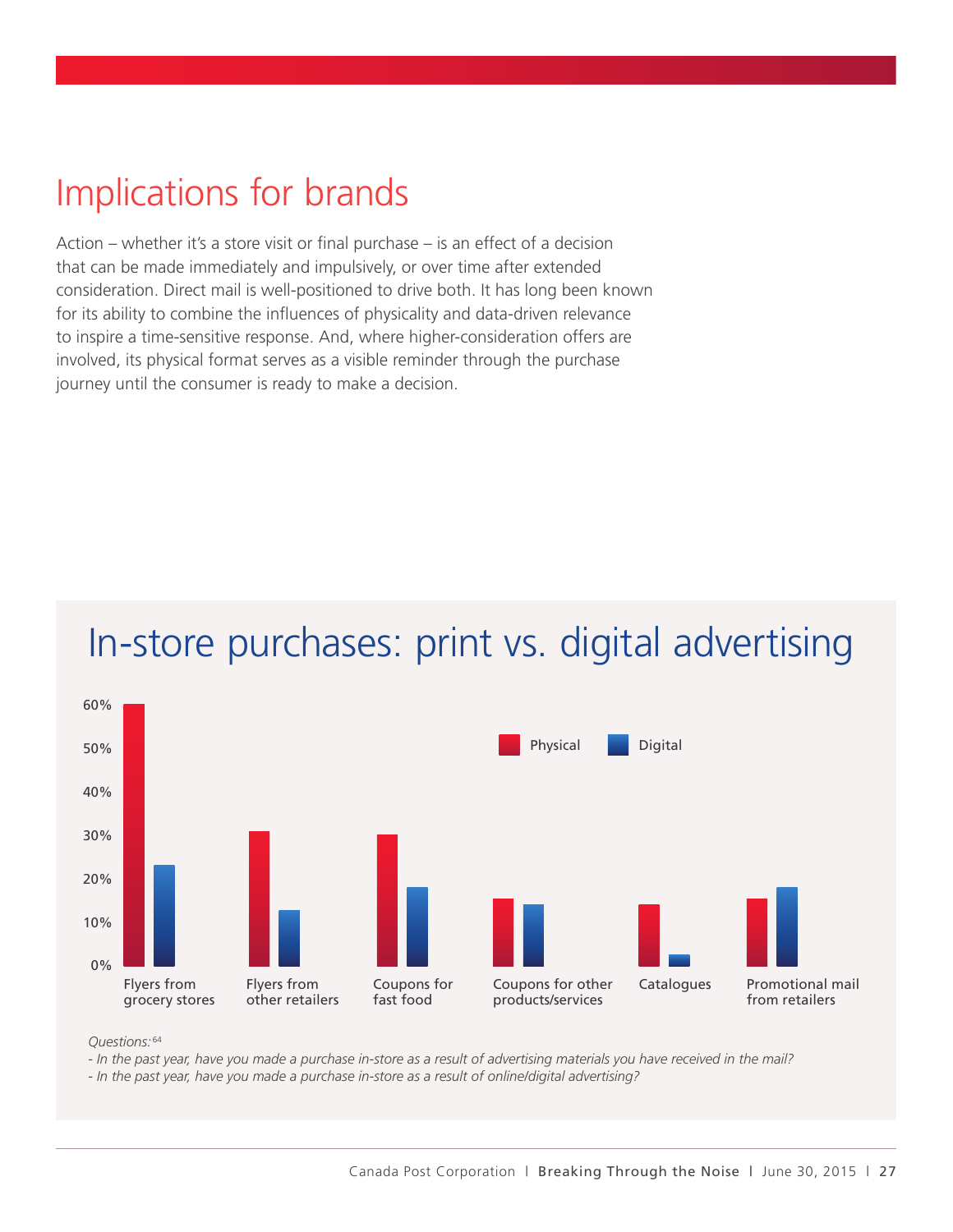# CONCLUSION

In a world of pervasive but ephemeral digital interactions, direct mail combines the intimacy of ritual and the impact of physicality to send a signal that resonates:

- It's entrenched in a ritual that makes consumers more susceptible to inspiration from brands they wouldn't normally respond to
- It's noticeable and memorable, helping brands capture consumer attention and stay top-of-mind through the purchase journey
- It imbues messages with emotion and intimacy, suggesting it's an effective vehicle for transmitting brand values and a conduit for deeper and more-genuine one-to-one customer relationships
- Its value is extended, and sometimes even multiplied, when it is kept, displayed and shared with others. This enables repeated brand exposure throughout the purchase journey and serves as a visible reminder until a consumer is ready to buy
- Last, but not least, it is a powerful trigger for action and may even enhance customer value and loyalty

In the fierce competition for share of consumers' increasingly compressed attention spans, adding direct mail to the customer communication mix can indeed mean the difference between contributing to the noise and breaking through it.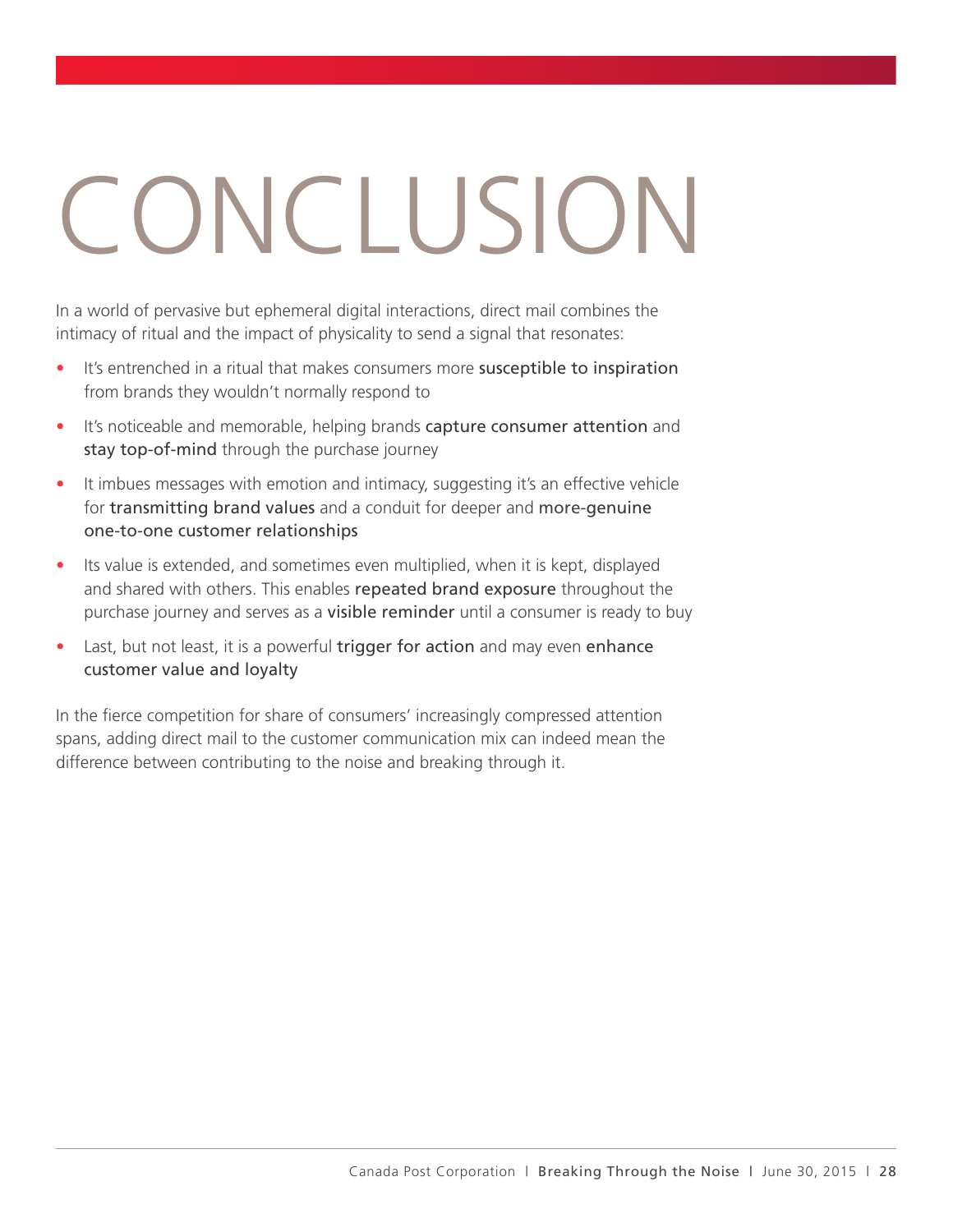# Tweetables

- Get noticed. Repeatedly. New study shows that #directmail is saved, displayed and shared. #BreakThrough with Canada Post
- Get noticed. Be remembered. #Directmail is the best way for customers to feel valued. #BreakThrough with Canada Post
- #Directmail is key for repeat brand interactions it's saved, displayed, shared. #BreakThrough with Canada Post
- Want to be noticed and remembered? #Directmail is a powerful trigger for action. #BreakThrough with Canada Post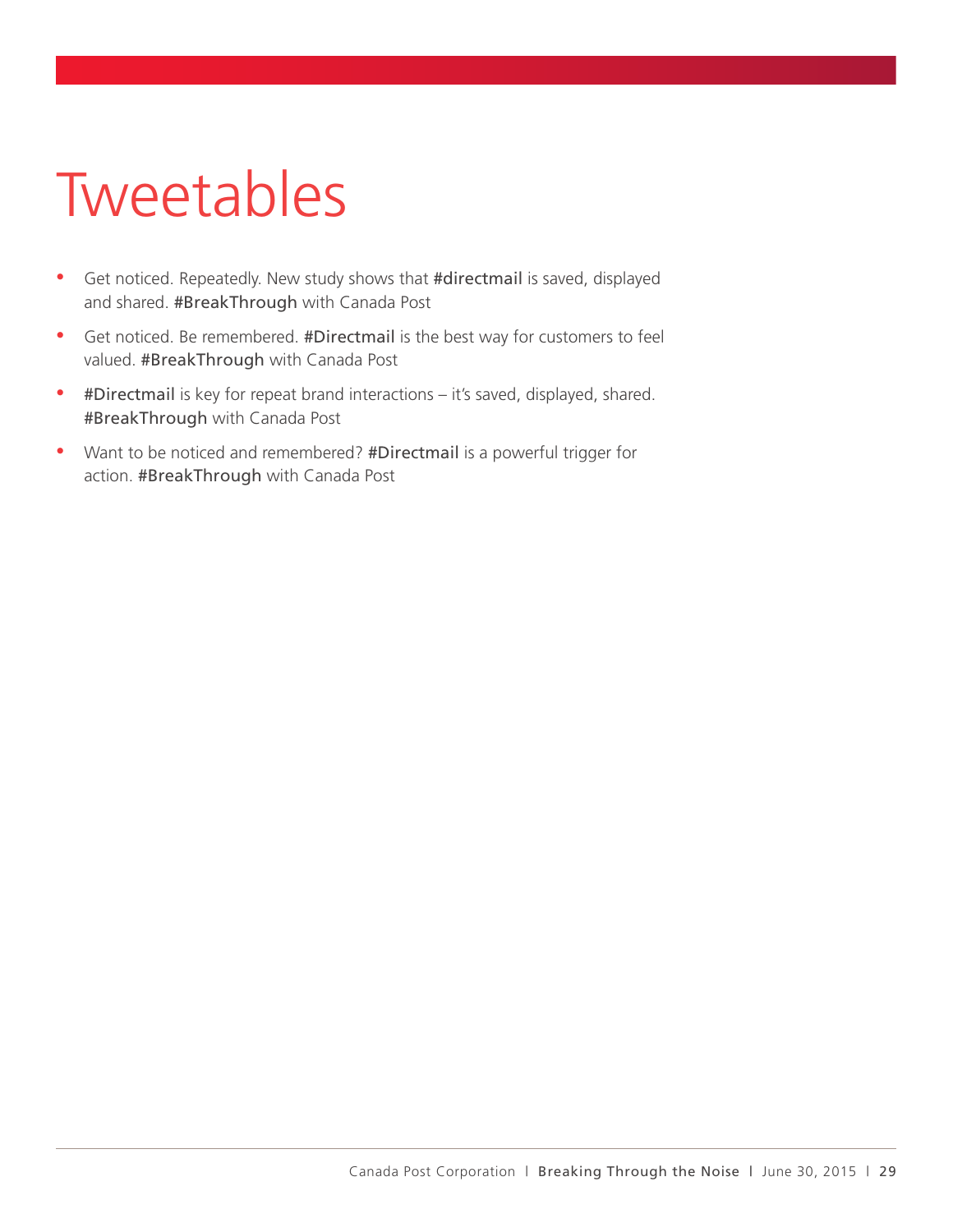# Notes

- 1. Statistic Brain Research Institute, "Attention Span Statistics," April 2, 2015
- 2. Microsoft, "Windows Server Blog," 2013
- 3. Canada Post / Phase 5, "Mail Management: A Human Factors Based Approach," 2015
- 4. Canada Post / Phase 5, "Mail Management: A Human Factors Based Approach," 2015
- 5. Canada Post / Phase 5, "Mail Management: A Human Factors Based Approach," 2015
- 6. Canada Post / Phase 5, "Mail Management: A Human Factors Based Approach," 2015
- 7. Canada Post / Phase 5, "Mail Management: A Human Factors Based Approach," 2015
- 8. Canada Post / Phase 5, "Mail Management: A Human Factors Based Approach," 2015
- 9. Canada Post / Phase 5, "Mail Management: A Human Factors Based Approach," 2015
- 10. BrandSpark, "2015 BrandSpark Canadian Shopper Study"
- 11. Canada Post / TNS, "Consumers and Direct Mail," October 2013
- 12. Canada Post / TNS, "Consumers and Direct Mail," October 2013
- 13. Canada Post / True Impact Marketing, "Understanding the Impact of Physical Communications through Neuroscience," February 2015
- 14. Canada Post / True Impact Marketing, "Understanding the Impact of Physical Communications through Neuroscience," February 2015
- 15. Jabr, Ferris, Scientific American, "The Reading Brain in the Digital Age: The Science of Paper versus Screens," April 11, 2013
- 16. Keim, Brandon, Wired, "Why the Smart Reading Device of the Future May Just Be…Paper," May 1, 2014
- 17. Royal Mail MarketReach, "The Private Life of Mail," January 2015
- 18. Royal Mail MarketReach, "The Private Life of Mail," January 2015
- 19. Canada Post / Phase 5, "Mail Management: A Human Factors Based Approach," 2015
- 20. Canada Post / Phase 5, "Mail Management: A Human Factors Based Approach," 2015
- 21. Joann Peck and Suzanne B. Shu, Journal of Consumer Research, "The Effect of Mere Touch on Perceived Ownership," October 2009
- 22. Australia Post / Association for Data-Driven Marketing and Advertising (ADMA), "Creating Connections that Matter: How Australians want to hear from brands," 2013
- 23. Royal Mail MarketReach, "Mail and Digital Part 1," Quadrangle, 2013
- 24. BrandSpark, "2015 BrandSpark Canadian Shopper Study"
- 25. Belgium Post, "Letterbox Consumer Survey," (http:// letterboxconsumersurvey.be/en/)
- 26. Royal Mail MarketReach, "The Private Life of Mail," January 2015
- 27. Royal Mail MarketReach, "The Private Life of Mail," January 2015
- 28. Royal Mail MarketReach, "The Private Life of Mail," January 2015
- 29. Post Danmark, "Strength of the Letter 2014"
- 30. Canada Post / Phase 5, "Mail Management: A Human Factors Based Approach," 2015
- 31. Canada Post / Phase 5, "Mail Management: A Human Factors Based Approach," 2015
- 32. Royal Mail MarketReach, "The Private Life of Mail," January 2015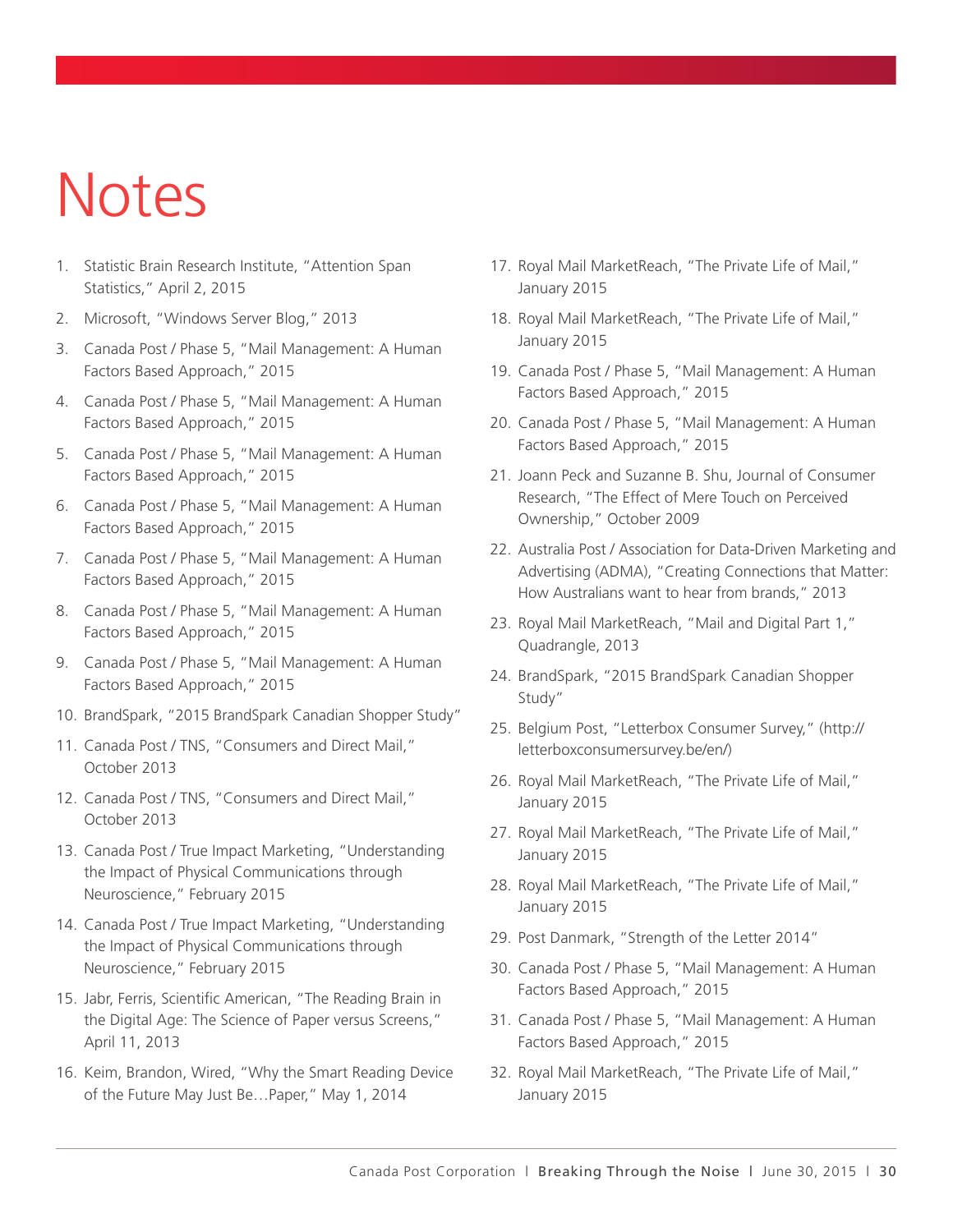- 33. Canada Post / Phase 5, "Mail Management: A Human Factors Based Approach," 2015
- 34. Canada Post / Harris Decima, "Direct Mail Omnibus," 2014
- 35. Royal Mail MarketReach, "The Private Life of Mail," January 2015
- 36. Royal Mail MarketReach, "The Private Life of Mail," January 2015
- 37. Canada Post / Phase 5, "Mail Management: A Human Factors Based Approach," 2015
- 38. Royal Mail MarketReach, "The Private Life of Mail," January 2015
- 39. Canada Post / Harris Decima, "Catalogue Shelf Life Omnibus," December 2014
- 40. Royal Mail MarketReach, "The Private Life of Mail," January 2015
- 41. Royal Mail MarketReach, "The Private Life of Mail," January 2015
- 42. Canada Post / Phase 5, "Mail Management: A Human Factors Based Approach," 2015
- 43. BrandSpark, "2014 BrandSpark Canadian Shopper Study"
- 44. Canada Post / Harris Decima, "Catalogue Shelf Life Omnibus," December 2014
- 45. BrandSpark, "2014 BrandSpark Canadian Shopper Study"
- 46. Reachmedia / NZ Post, "Letterbox Consumer Survey," 2014
- 47. Canada Post / Harris Decima, "Catalogue Shelf Life Omnibus," December 2014
- 48. Swiss Post's comprehensive mail study, 2014
- 49. Swiss Post's comprehensive mail study, 2014
- 50. Royal Mail MarketReach, "The Private Life of Mail," January 2015
- 51. Canada Post / Harris Decima, "Catalogue Shelf Life Omnibus," December 2014
- 52. Canada Post / Harris Decima, "Catalogue Shelf Life Omnibus," December 2014
- 53. Postes Canada et Phase 5, Mail Management: A Human Factors Based Approach, 2015
- 54. Postes Canada et Phase 5, Mail Management: A Human Factors Based Approach, 2015
- 55. Canada Post / Phase 5, "Mail Management: A Human Factors Based Approach," 2015
- 56. *eMarketer,* "Are Catalogs Back in Fashion?" October 10, 2014
- 57. *Marketplace,* "Why Retailers Still Bother to Print Catalogs," May 14, 2014
- 58. Belgium Post, "Letterbox Consumer Survey," (http:// letterboxconsumersurvey.be/en/)
- 59. Canada Post / Harris Decima, "Catalogue Shelf Life Omnibus," December 2014
- 60. Canada Post / Harris Decima, "Direct Mail Omnibus," 2014
- 61. Swiss Post's comprehensive mail study, 2014
- 62. Canada Post / Phase 5, "Mail Management: A Human Factors Based Approach," 2015
- 63. Canada Post / Phase 5, "Mail Management: A Human Factors Based Approach," 2015
- 64. Canada Post / Phase 5, "Mail Management: A Human Factors Based Approach," 2015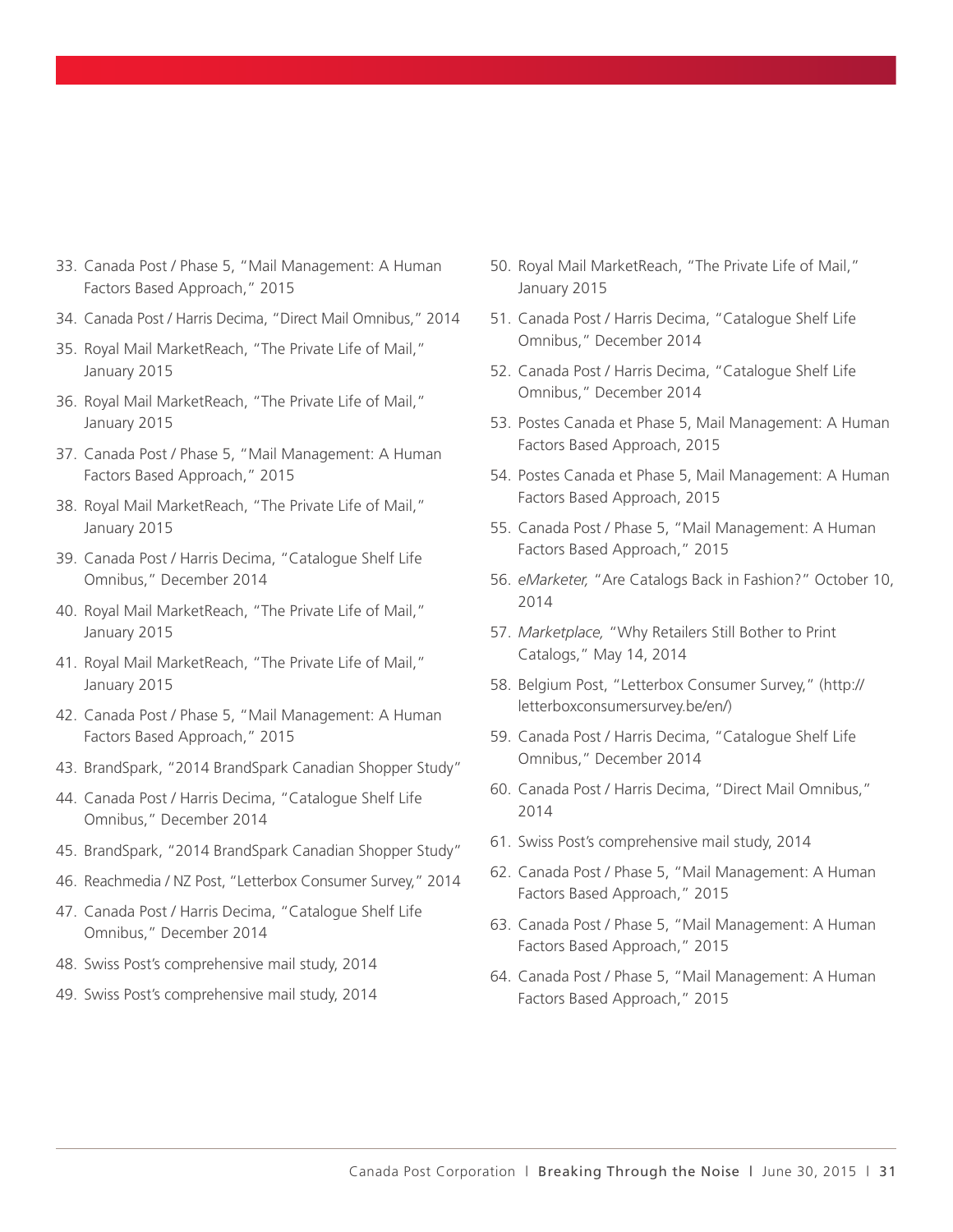# Sources

- Australia Post / Association for Data-Driven Marketing and Advertising (ADMA), "Creating Connections that Matter: How Australians want to hear from brands," 2013
- Belgium Post, "Letterbox Consumer Survey," (http://letterboxconsumersurvey.be/en/)
- BrandSpark, "2014 BrandSpark Canadian Shopper Study"
- BrandSpark, "2015 BrandSpark Canadian Shopper Study"
- Canada Post / Phase 5, "Mail Management: A Human Factors Based Approach," 2015
- Canada Post / True Impact Marketing, "Understanding the Impact of Physical Communications through Neuroscience," February 2015
- Canada Post / Harris Decima, "Catalogue Shelf Life Omnibus," December 2014
- Canada Post / Harris Decima, "Direct Mail Omnibus," 2014

Canada Post / TNS, "Consumers and Direct Mail," October 2013

eMarketer, "Are Catalogs Back in Fashion?," October 10, 2014

Jabr, Ferris, Scientific American, "The Reading Brain in the Digital Age: The Science of Paper versus Screens," April 11, 2013

Keim, Brandon, Wired, "Why the Smart Reading Device of the Future May Just Be…Paper," May 1, 2014

Marketplace, "Why Retailers Still Bother to Print Catalogs," May 14, 2014

Microsoft, "Windows Server Blog," 2013

Peck, Joann and Suzanne B. Shu, Journal of Consumer Research, "The Effect of Mere Touch on Perceived Ownership," October 2009

Post Danmark, "Strength of the Letter 2014"

- Reachmedia / NZ Post, "Letterbox Consumer Survey," 2014
- Royal Mail MarketReach, "The Private Life of Mail," January 2015
- Statistic Brain Research Institute, "Attention Span Statistics," April 2, 2015
- Swiss Post's comprehensive mail study, 2014